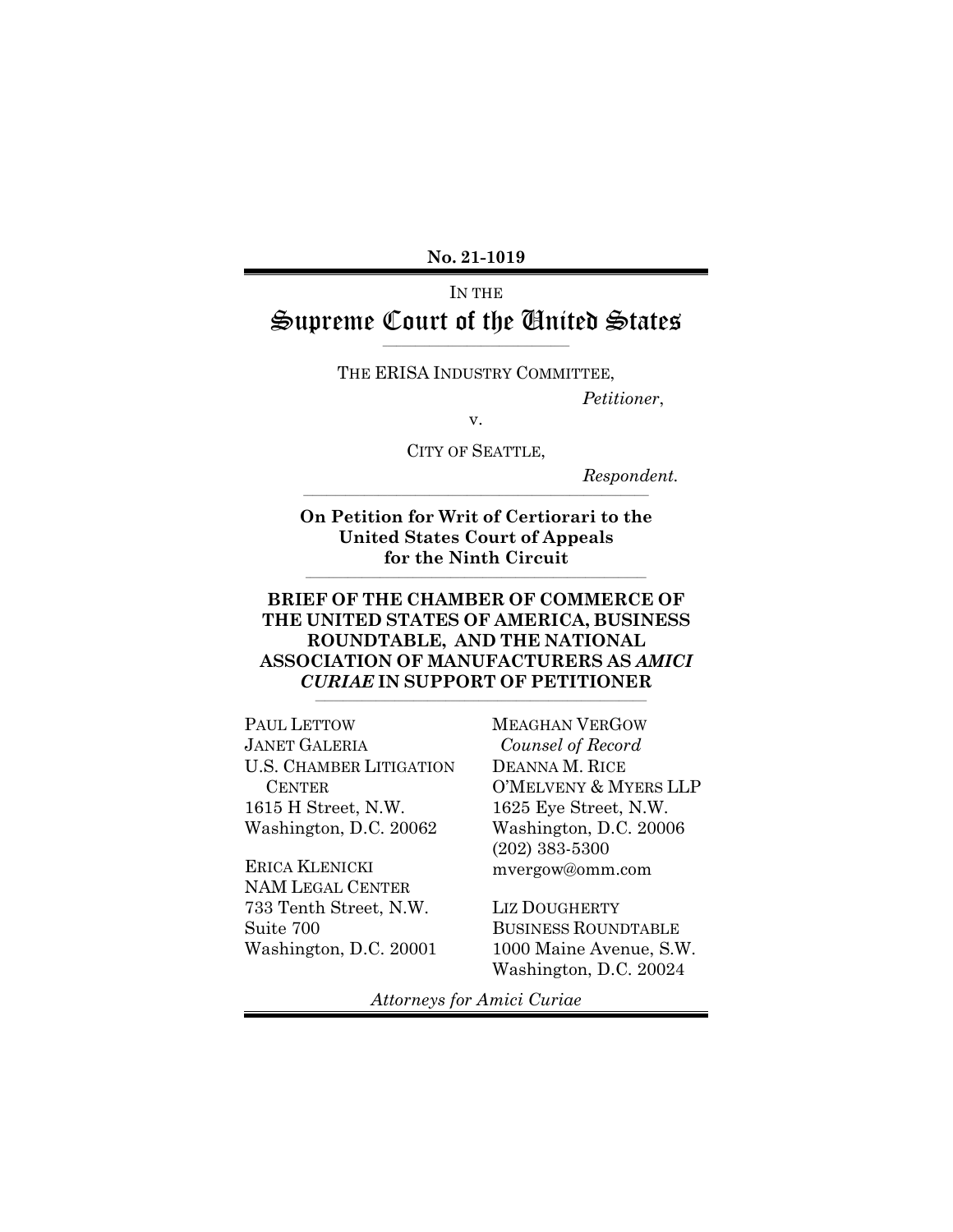## i **TABLE OF CONTENTS**

|                                                                                                                                                       | Page |
|-------------------------------------------------------------------------------------------------------------------------------------------------------|------|
|                                                                                                                                                       |      |
| <b>INTRODUCTION AND SUMMARY OF</b>                                                                                                                    |      |
|                                                                                                                                                       |      |
| $\mathbf{I}$ .<br>The Decision Below Departs From<br><b>Established ERISA Preemption</b><br>Principles Embodied In This Court's                       |      |
| The Splintered Regulatory Regime<br>П.<br>Endorsed By The Ninth Circuit Creates<br>Administrative Burdens And<br>Undermines The Provision of Employee |      |
|                                                                                                                                                       |      |
|                                                                                                                                                       | 18   |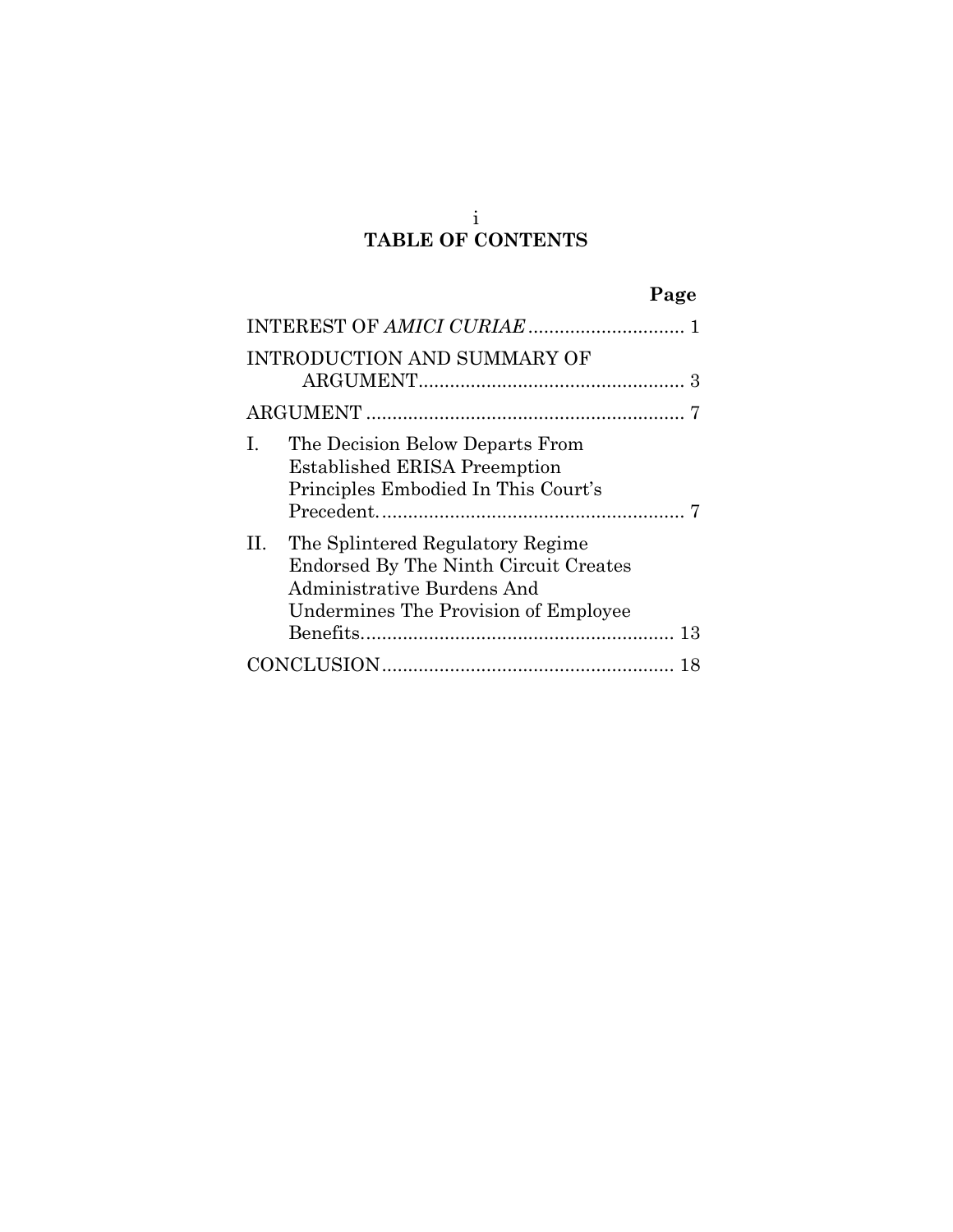# **TABLE OF AUTHORITIES**

| 'age(s) |  |
|---------|--|
|         |  |

| <b>CASES</b>                                                                    |  |
|---------------------------------------------------------------------------------|--|
| Aetna Health Inc. v. Davila,                                                    |  |
| Boggs v. Boggs,                                                                 |  |
| Curtiss-Wright Corp. v. Schoonejongen,                                          |  |
| Dialysis Newco, Inc. v. Cmty. Health<br>Sys. Grp. Health Plan,                  |  |
|                                                                                 |  |
| Fort Halifax Packing Co. v. Coyne,                                              |  |
|                                                                                 |  |
| Ingersoll-Rand Co. v. McClendon,                                                |  |
| Merit Constr. All. v. Quincy,                                                   |  |
| Metro. Taxicab Bd. of Trade v. N.Y.C.,<br>633 F. Supp. 2d 83 (S.D.N.Y. 2009)  5 |  |
| N.Y. State Conf. of Blue Cross & Blue<br>Shield Plans v. Travelers Ins. Co.,    |  |
|                                                                                 |  |
| Puerto Rico v. Franklin Cal. Tax-Free                                           |  |
| Tr.,                                                                            |  |

ii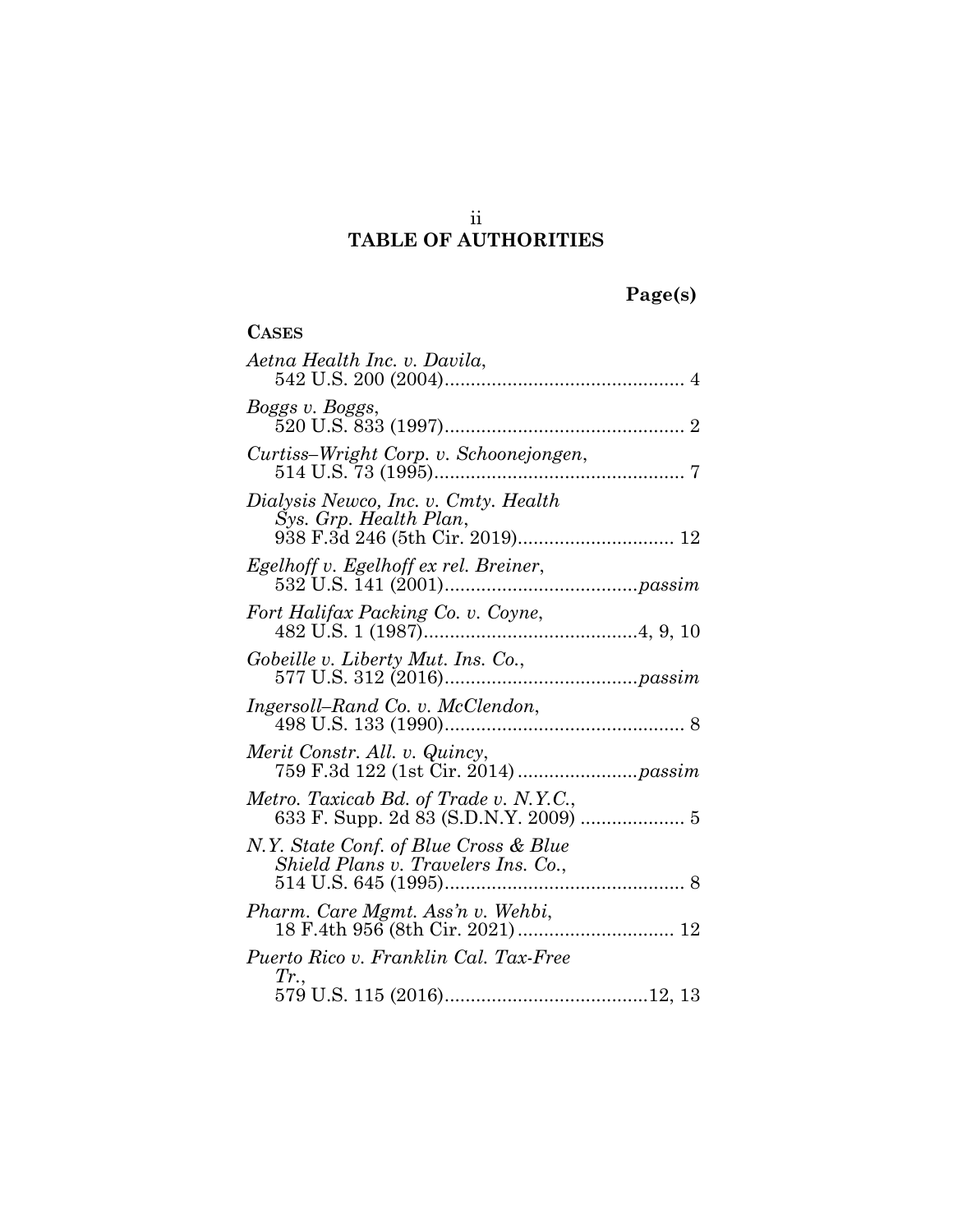## iii **TABLE OF AUTHORITIES (continued)**

| Retail Indus. Leaders Ass'n v. Fielder,<br>475 F.3d 180 (4th Cir. 2007)5, 10, 12, 13 |
|--------------------------------------------------------------------------------------|
| Retail Indus. Leaders Ass'n v. Suffolk<br>$\mathit{Cnty.},$                          |
|                                                                                      |
| Rutledge v. Pharm. Care Mgmt. Ass'n,                                                 |
| Shaw v. Delta Air Lines, Inc.,                                                       |
| U.S. Chamber of Com. v. Whiting,                                                     |
| <b>STATUTES</b>                                                                      |
|                                                                                      |
|                                                                                      |
|                                                                                      |
| Albuquerque, N.M. Mun. Code                                                          |
| Berkeley, Cal. Mun. Code Ch. 13.27  13                                               |
| Berkeley, Cal. Mun. Code Ch. 13.27.045  14                                           |
| Berkeley, Cal. Mun. Code                                                             |
| Berkeley, Cal. Mun. Code                                                             |
| Berkeley, Cal. Mun. Code                                                             |
| Bernalillo Cnty., N.M. Cnty. Code                                                    |
| Marin Cnty., Cal. Admin. & Pers. Code                                                |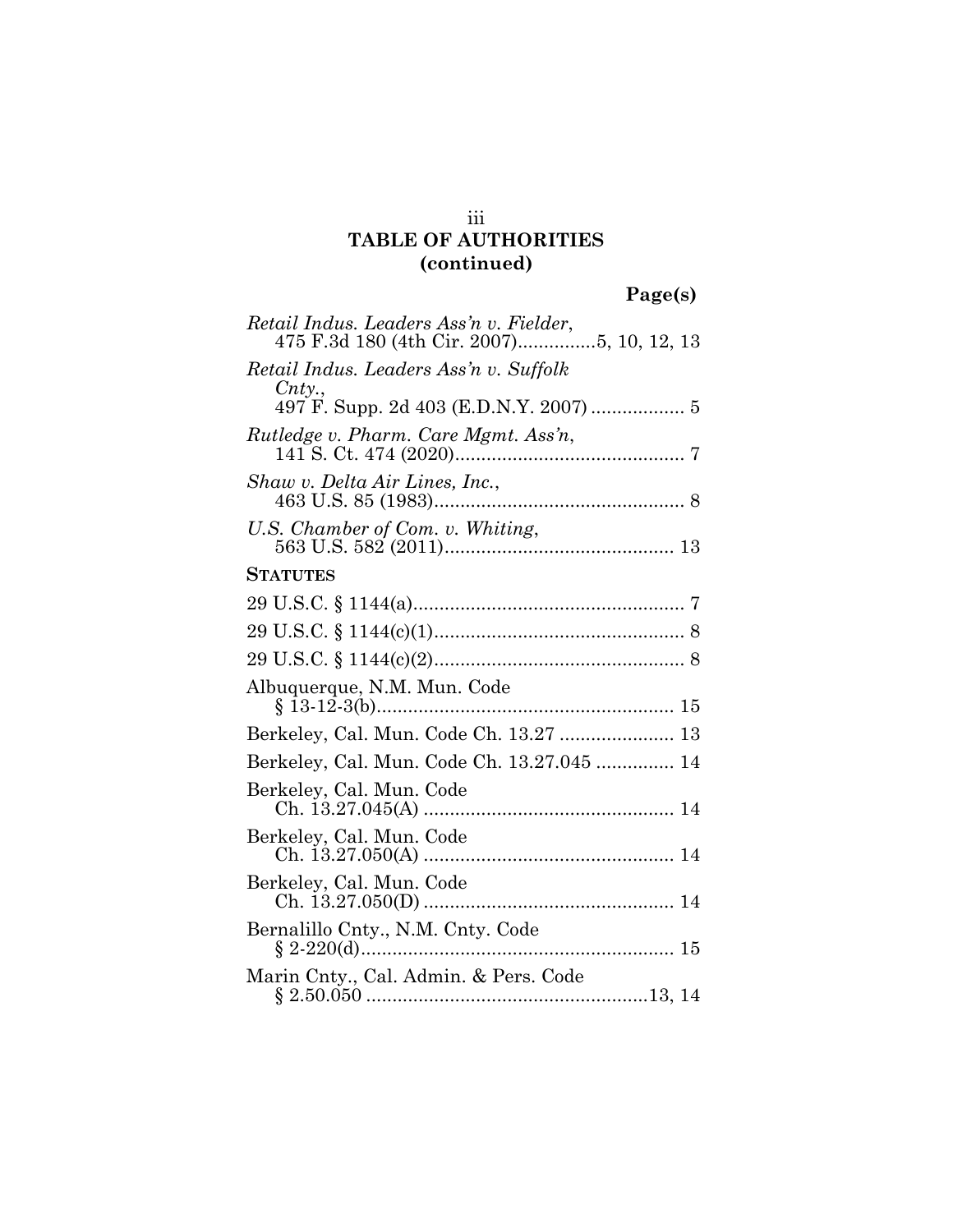## **TABLE OF AUTHORITIES (continued)**

# **Page(s)**

| Oakland, Cal. Mun. Code Ch. 2.28 13        |
|--------------------------------------------|
| Oakland, Cal. Mun. Code Ch. 2.28.020 14    |
| Oakland, Cal. Mun. Code Ch. 2.28.030(C) 14 |
| Oakland, Cal. Mun. Code Ch. 5.93 13        |
| Richmond, Cal. Mun. Code                   |
| Richmond, Cal. Mun. Code                   |
| Richmond, Cal. Mun. Code                   |
|                                            |
|                                            |
|                                            |
| San Leandro, Cal. Mun. Code § 1-6-625 14   |
|                                            |
|                                            |
|                                            |
|                                            |
|                                            |
|                                            |
|                                            |
| Sonoma, Cal. Mun. Code § 2-377 14          |
| <b>OTHER AUTHORITIES</b>                   |

| City of S.F. Office of Labor Standards |  |
|----------------------------------------|--|
| Enforcement, Health Care Security      |  |
| Ordinance (updated May 4, 2021),       |  |
| https://sfgov.org/olse//health-care-   |  |
|                                        |  |

iv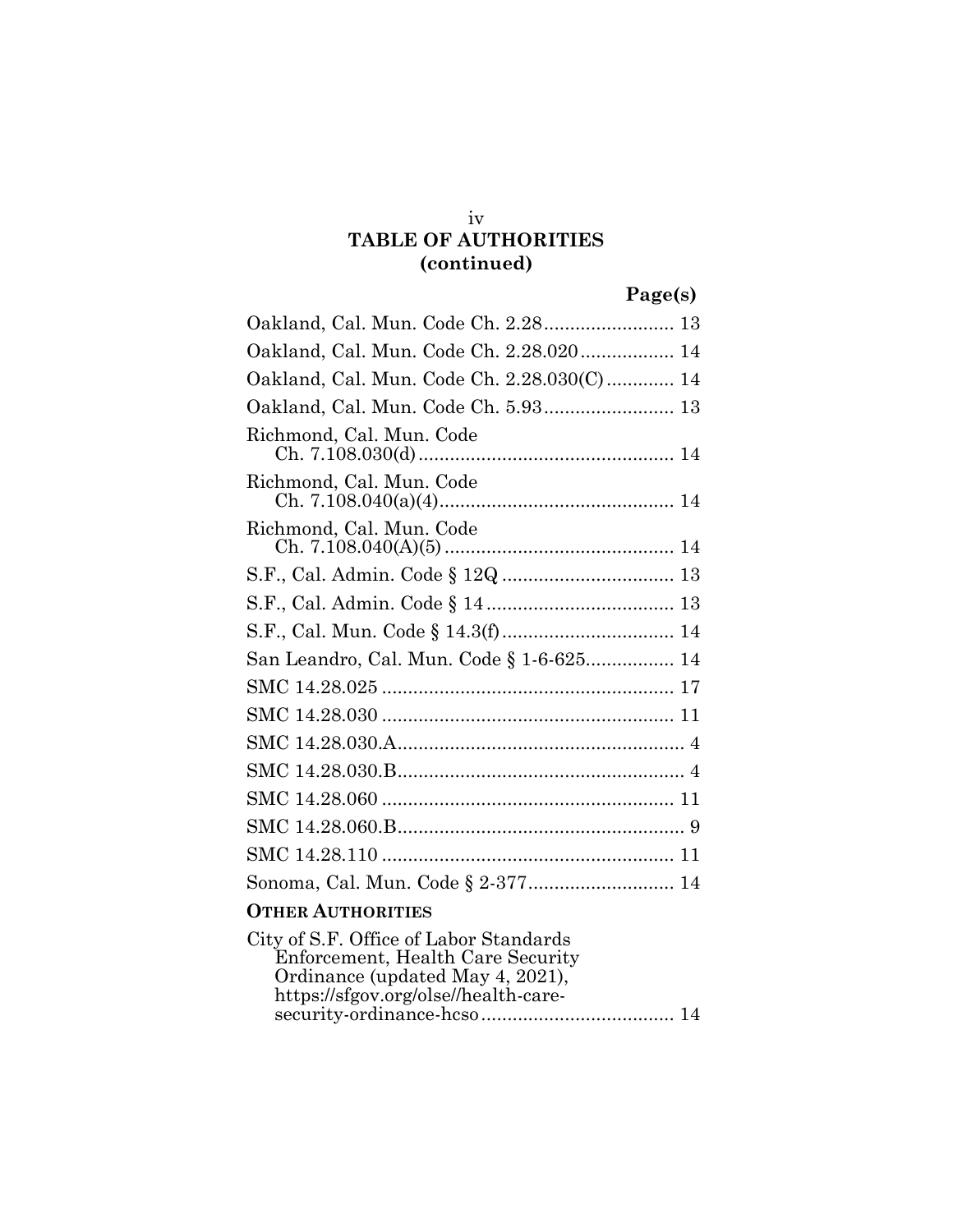## **TABLE OF AUTHORITIES (continued)**

| aget | S. |
|------|----|
|      |    |

| Federal Reserve Bank of St. Louis,<br>Compensation of Employees (Dec.<br>2021), Federal Reserve Economic<br>Data, https://fred.stlouisfed.org/                                                     | 3 |
|----------------------------------------------------------------------------------------------------------------------------------------------------------------------------------------------------|---|
| Kaiser Family Found., Employer Health<br><i>Benefits: 2021 Annual Survey (Nov.</i><br>2021), https://files.kff.org/attachment/<br>Report-Employer-Health-Benefits-<br>2021-Annual-Survey.pdf16, 17 |   |
| Kaiser Family Foundation, Health<br>Insurance Coverage of the Total<br>Population (2020),<br>https://www.kff.org/other/state-<br>indicator/health-insurance-coverage-                              |   |
| Katherine Baicker & Amitabh Chandra,<br>The Labor Market Effects of Rising<br><i>Health Insurance Premiums, Nat'l</i><br>Bureau Econ. Rsch., NBER Working<br>Paper No. 11160 (Feb. 2005), https:// |   |
| U.S. Bureau of Labor Statistics,<br><b>Employer Costs for Employee</b><br>Compensation (Sept. 2021),<br>https://www.bls.gov/                                                                       |   |
| U.S. Bureau of Labor Statistics,<br>Employment Benefits in the United<br>States (Sept. 2021),<br>https://www.bls.gov/news.                                                                         |   |
| U.S. Census Bureau, City and Town<br>Population Totals: 2010-2019,<br>Incorporated Places: 2010-2019                                                                                               |   |

v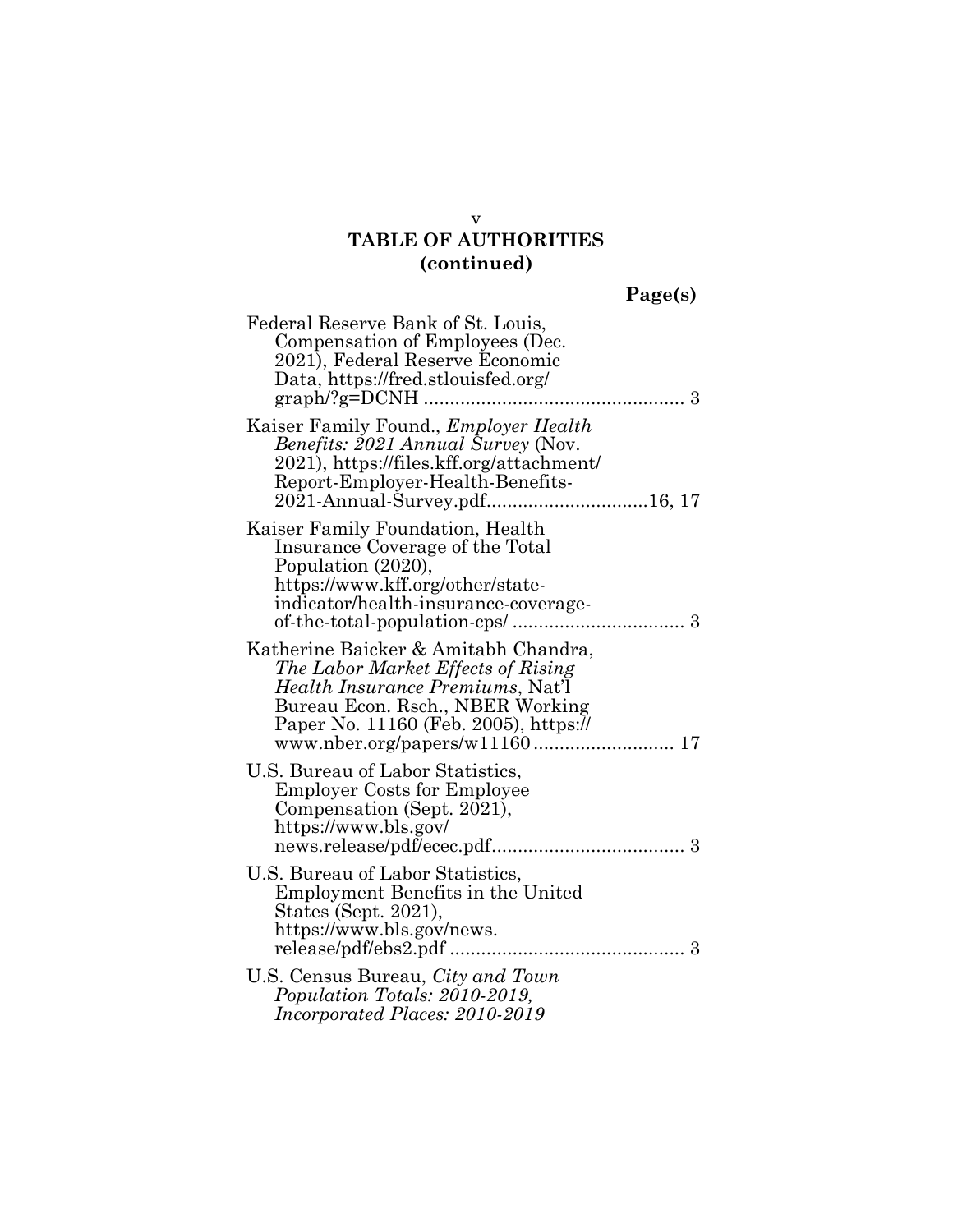## **TABLE OF AUTHORITIES (continued)**

# **Page(s)**

| $(Cal.)$ , https://www.census.gov/<br>data/tables/time-series/demo/popest/ |  |
|----------------------------------------------------------------------------|--|
| U.S. Census Bureau, <i>City and Town</i>                                   |  |
| Population Totals: 2010-2019,                                              |  |
| Incorporated Places: 2010-2019                                             |  |
| $(Wash.)$ , https://                                                       |  |
| www.census.gov/data/tables/time-                                           |  |
| series/demo/popest/2010s-total-                                            |  |
| cities-and-towns.html                                                      |  |
|                                                                            |  |

vi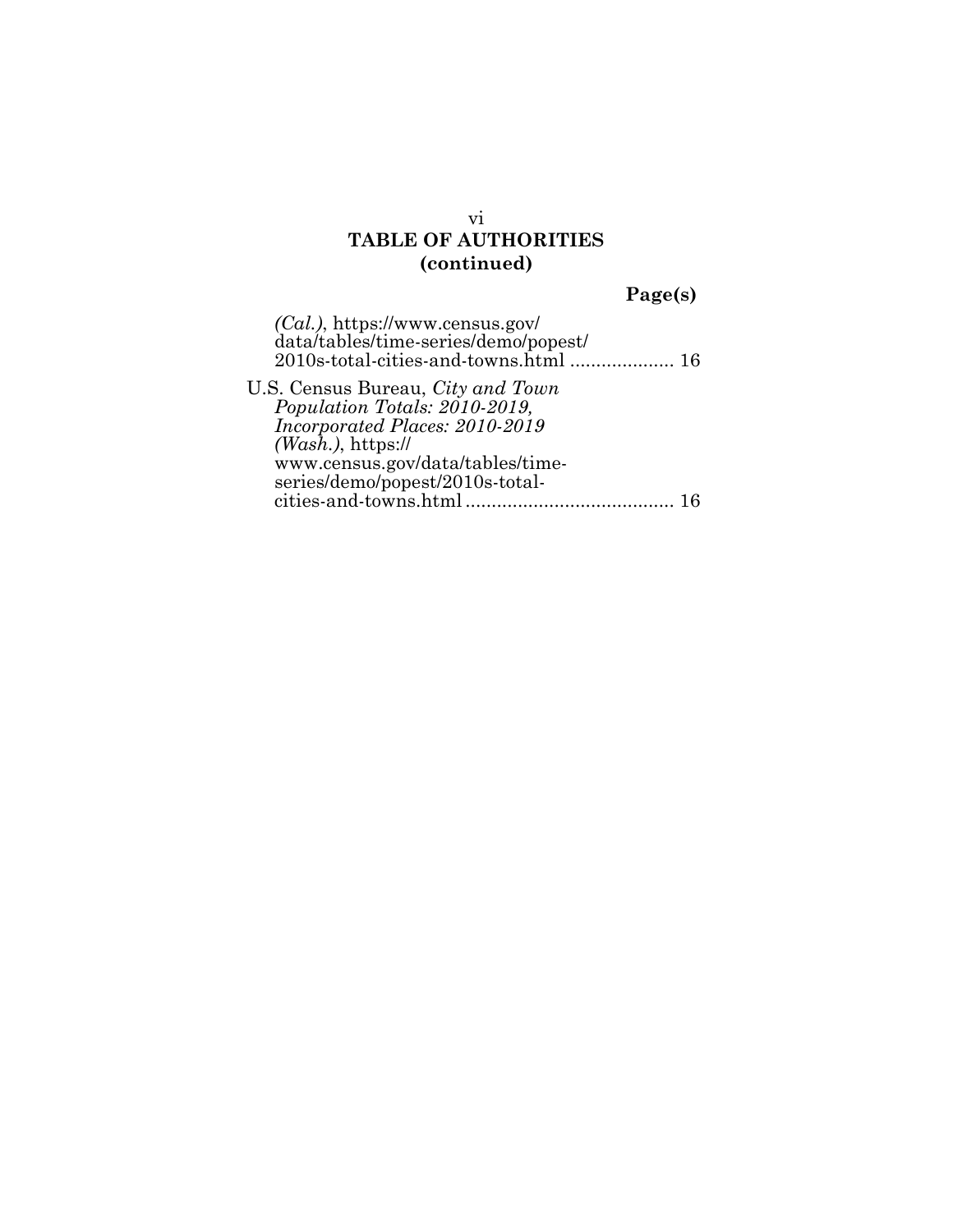#### **INTEREST OF** *AMICI CURIAE***[1](#page-7-1)**

<span id="page-7-0"></span>The Chamber of Commerce of the United States of America ("Chamber") is the world's largest business federation. It represents approximately 300,000 direct members and indirectly represents the interests of more than 3 million companies and professional organizations of every size, in every industry sector, and from every region of the country. An important function of the Chamber is to represent the interests of its members in matters before Congress, the Executive Branch, and the courts. To that end, the Chamber regularly files *amicus* briefs in cases that raise issues of concern to the nation's business community.

The Business Roundtable is an association of chief executive officers of leading U.S. companies with over sixteen million employees and \$7 trillion in annual revenues. The association was founded on the belief that businesses should play an active and effective role in the formation of public policy.

The National Association of Manufacturers ("NAM") is the largest manufacturing association in

<span id="page-7-1"></span><sup>1</sup> Pursuant to Rule 37.6, counsel for *amici curiae* states that no counsel for a party authored this brief in whole or in part, and no counsel or party made a monetary contribution intended to fund the preparation or submission of this brief. No person or entity other than *amici curiae*, their members, or their counsel has made a monetary contribution to the preparation or submission of this brief. As required by Rule 37.2, counsel of record for all parties received notice of *amici curiae*'s intent to file this brief at least ten days before the due date. The parties have provided their written consent to the filing of this brief.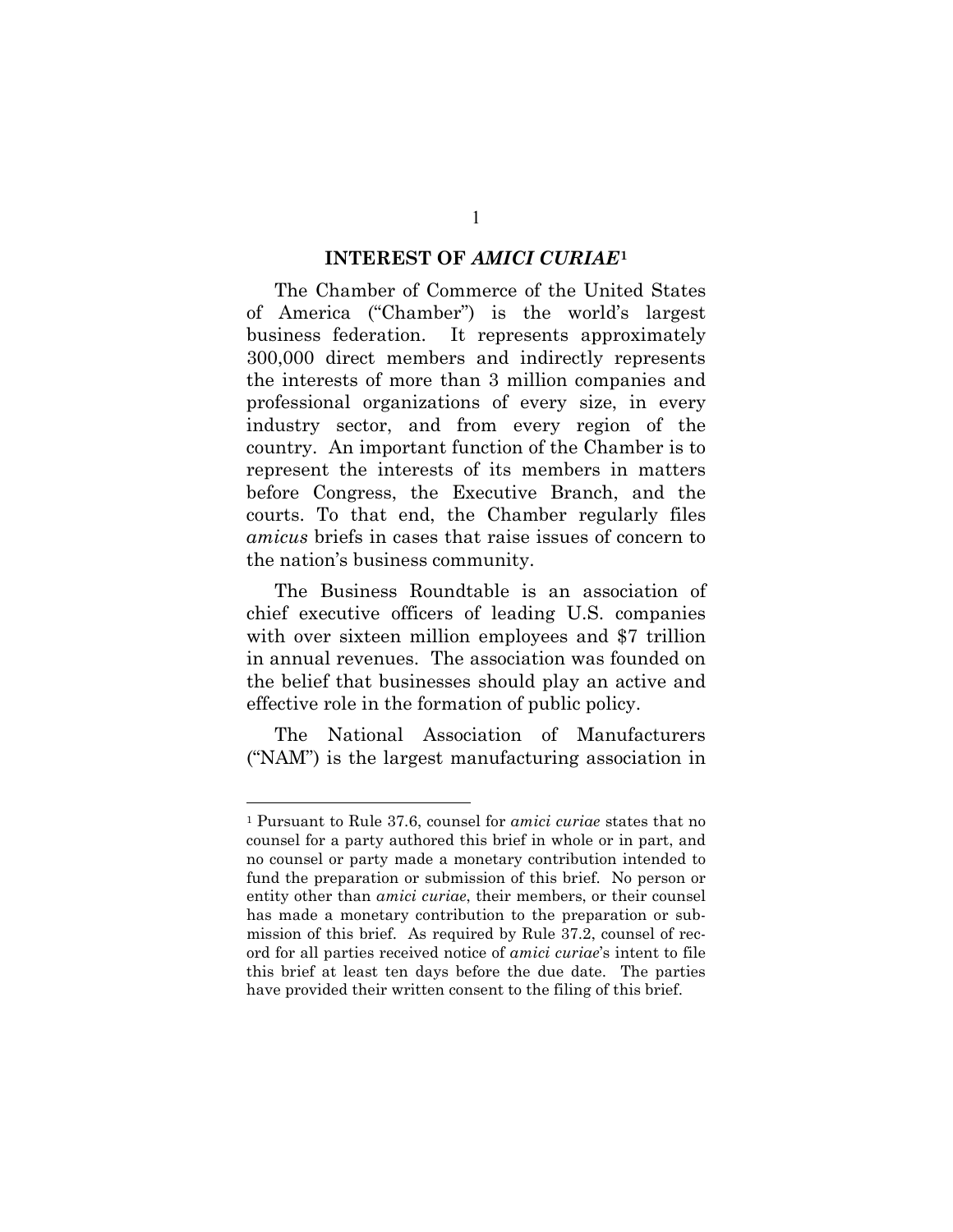the United States, representing small and large manufacturers in every industrial sector and in all 50 states. Manufacturing employs more than 12.5 million men and women, contributes \$2.57 trillion to the U.S. economy annually, has the largest economic impact of any major sector, and accounts for nearly two-thirds of all private-sector research and development in the nation. The NAM is the voice of the manufacturing community and the leading advocate for a policy agenda that helps manufacturers compete in the global economy and create jobs across the United States. The NAM regularly submits *amicus* briefs in cases presenting issues of importance to the manufacturing community.

*Amici* frequently participate in cases that bear on the sustainability of the health and retirement benefit plans that private employers provide for millions of Americans and their families. This is such a case. The decision below sanctions a patchwork system of local regulation in square conflict with ERISA's expansive preemption provision and its purpose: to promote the establishment of employer-sponsored benefit plans through an assurance of cohesive administration. Given "the centrality of pension and welfare plans in the national economy, and their importance to the financial security of the Nation's work force," *Boggs v. Boggs*, 520 U.S. 833, 839 (1997), *amici* and their members have a strong interest in ensuring that lower courts apply ERISA's express preemption provision consistent with its text and the precedents of this Court.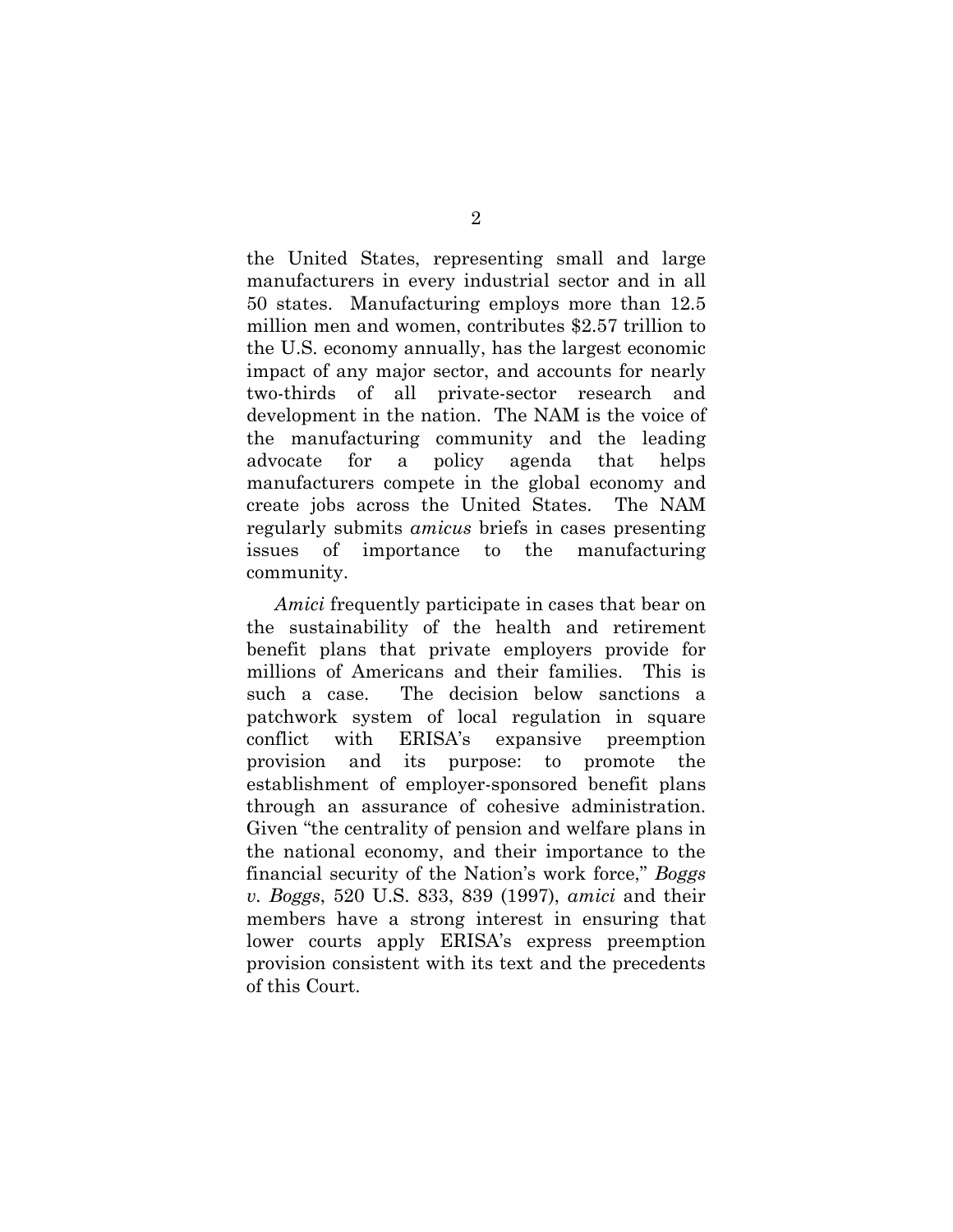### **INTRODUCTION AND SUMMARY OF ARGUMENT**

<span id="page-9-0"></span>Over half of all Americans receive healthcare coverage through an employer,<sup>[2](#page-9-1)</sup> and a similar proportion of private-sector workers participate in an employer-sponsored retirement plan.[3](#page-9-2) Employers contribute trillions of dollars to ERISA-governed benefit plans every year.[4](#page-9-3) Their ability to do so depends in substantial part on a legal framework that "minimizes administrative and financial burdens," *Gobeille v. Liberty Mut. Ins. Co.*, 577 U.S. 312, 321 (2016) (cleaned up), freeing up resources for the actual provision of benefits.

The Seattle law at issue here requires covered employers (in the hotel business, generally speaking) to make minimum monthly healthcare expenditures on behalf of employees who work in Seattle "for an

<span id="page-9-1"></span><sup>2</sup> Kaiser Family Foundation, Health Insurance Coverage of the Total Population (2020), https://www.kff.org/other/stateindicator/health-insurance-coverage-of-the-total-populationcps/.

<span id="page-9-2"></span><sup>3</sup> U.S. Bureau of Labor Statistics, Employment Benefits in the United States, at 9 (Sept. 2021), https://www.bls.gov/news. release/pdf/ebs2.pdf.

<span id="page-9-3"></span><sup>4</sup> Benefits contributions constitute 30.9 percent of the total compensation paid by private employers in the United States. U.S. Bureau of Labor Statistics, Employer Costs for Employee Compensation, at 4 (Sept. 2021), https://www.bls.gov/ news.release/pdf/ecec.pdf. As of December 2021, U.S. private employers were paying \$9.2 trillion in wages and salary disbursements annually. Federal Reserve Bank of St. Louis, Compensation of Employees (Dec. 2021), Federal Reserve Economic Data, https://fred.stlouisfed.org/graph/?g=DCNH.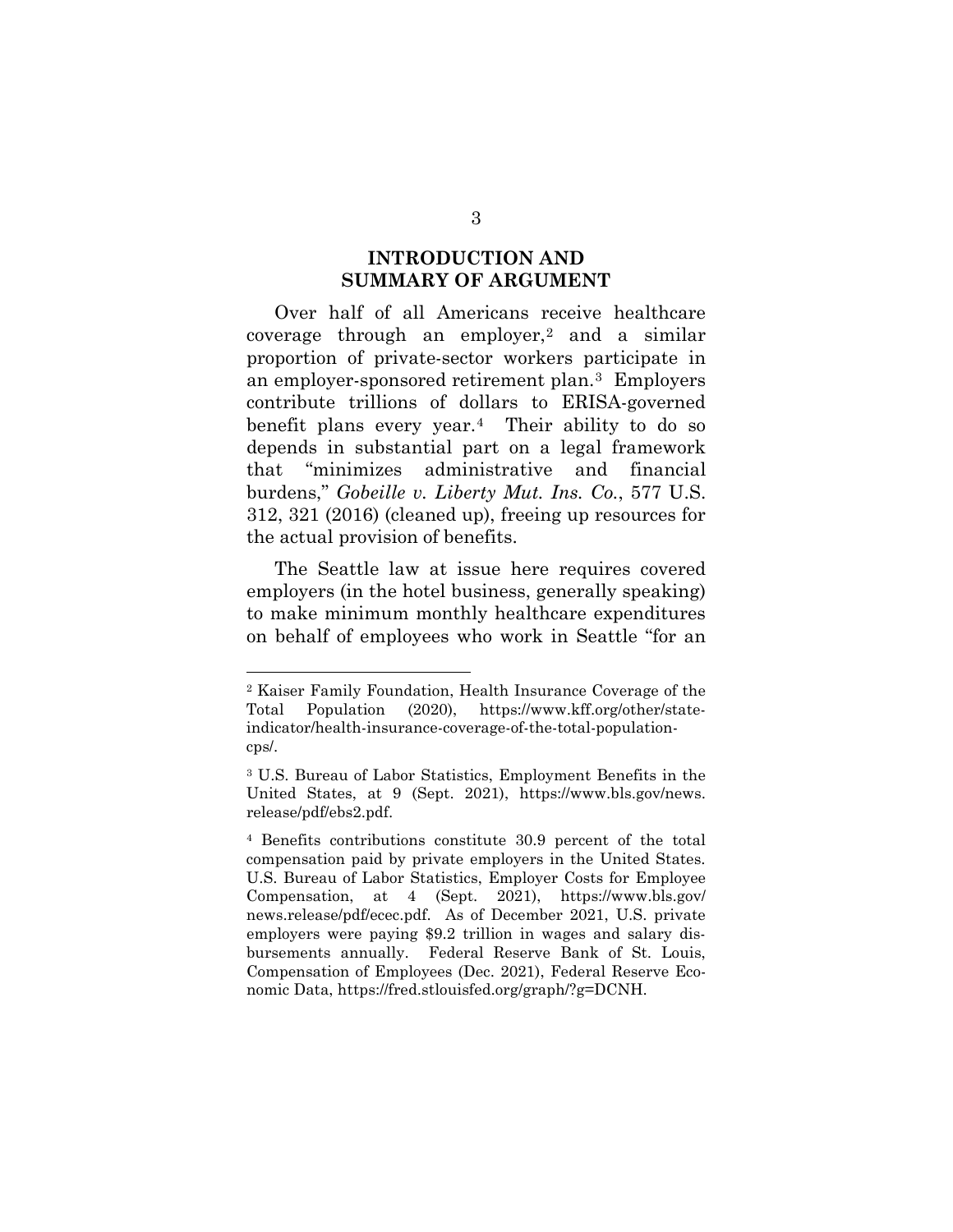average of 80 hours or more per month" and are not managers, supervisors, or "confidential employee[s]." SMC 14.28.030.A, 14.28.030.B. Municipal ordinances like this seek to channel employeebenefit resources to particular localities, but a system of local patronage comes at a cost: it diverts benefits away from workers in other communities and reduces the total pool of funds available for benefits by forcing plans to dedicate money and resources to tracking and complying with a collage of complex and potentially inconsistent local laws, rather than providing benefits. As this Court has recognized, excessive administrative burdens can cause "employers with existing plans to reduce benefits" and "those without such plans to refrain from adopting them." *Fort Halifax Packing Co. v. Coyne*, 482 U.S. 1, 11 (1987). Those costs are "ultimately borne by the beneficiaries." *Egelhoff v. Egelhoff ex rel. Breiner*, 532 U.S. 141, 150 (2001).

Congress anticipated exactly this problem and solved it with an express preemption provision that ensures employers do not need "to master the relevant laws of 50 States"—much less thousands of municipalities—in providing employees with healthcare and retirement benefits. *Id.* at 149–50. Indeed, the "central design of ERISA" is "to provide a single uniform national scheme for the administration of ERISA plans without interference from laws of the several States." *Gobeille*, 577 U.S. at 326–27; *see Aetna Health Inc. v. Davila*, 542 U.S. 200, 208 (2004) (Congress intended that regulation of employee benefit plans "would be exclusively a federal concern" (cleaned up)).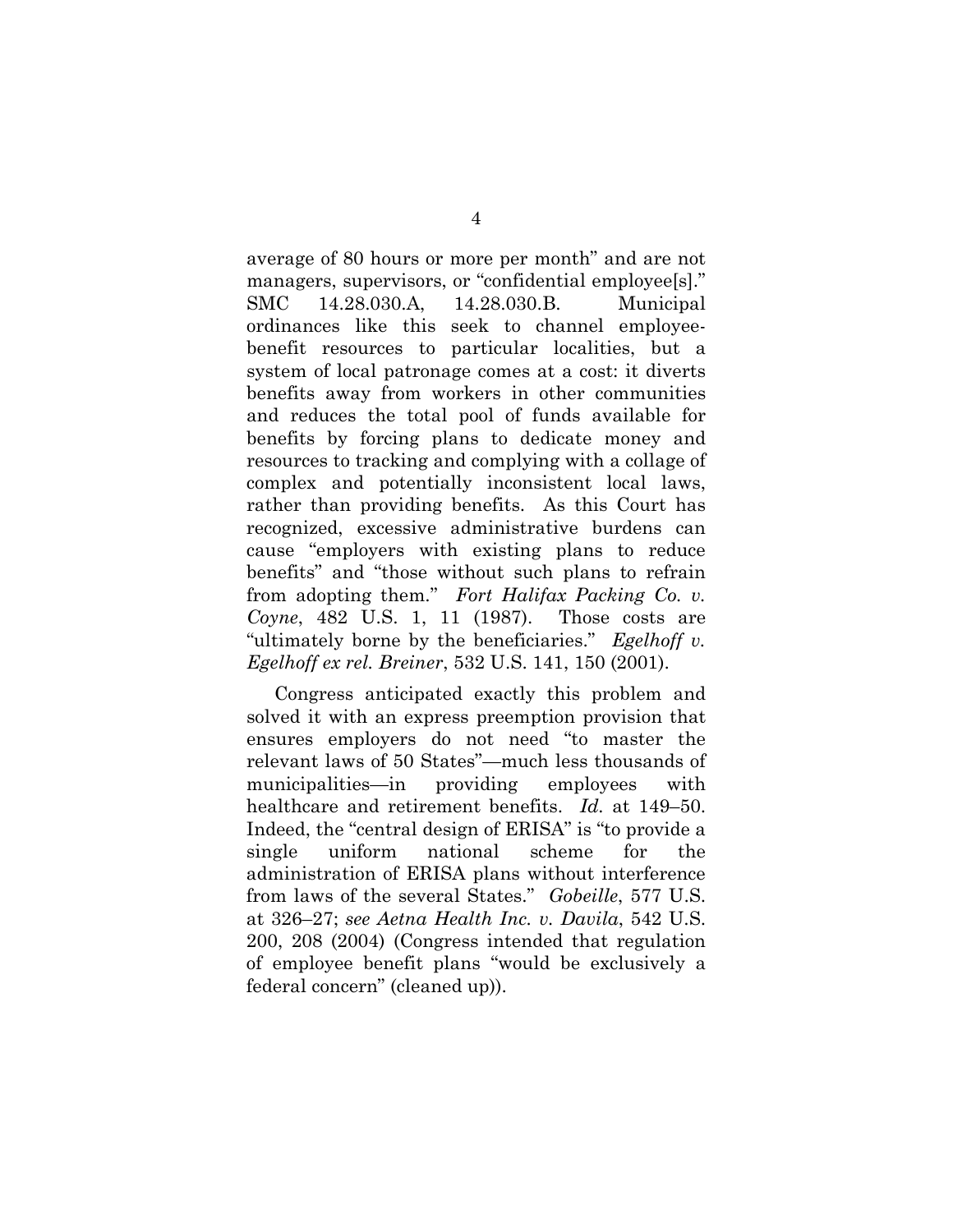A local law mandating the payment of particular benefits and a complex administrative apparatus to support it is clearly preempted by ERISA, and two courts of appeals have found it so: The First and Fourth Circuits have held that similar laws are preempted under well-established ERISA preemption principles. *See Merit Constr. All. v. Quincy*, 759 F.3d 122, 130–31 (1st Cir. 2014); *Retail Indus. Leaders Ass'n v. Fielder*, 475 F.3d 180, 190 (4th Cir. 2007).[5](#page-11-0) The Ninth Circuit rule stands in conflict with those decisions, and it is incorrect.

The Seattle ordinance plainly "relates to" ERISA plans, because employers must either modify their existing ERISA plans or create a new ERISA plan to ensure compliance. And even if every existing ERISA plan happened to perfectly comply with the ordinance's requirements, the ordinance *still* would implicate established preemption principles, by requiring that employers test the sufficiency of their plans against the idiosyncratic mandates of the locality. The national uniformity Congress sought to create through ERISA "is impossible … if plans are subject to different legal obligations in different States"; provisions like the ordinance impermissibly "interfere[] with nationally uniform plan administration." *Egelhoff*, 532 U.S. at 148*.* 

<span id="page-11-0"></span><sup>5</sup> Although the Second Circuit has not reached the issue, district courts within the Second Circuit have followed the Fourth Circuit's decision in *Fielder*. *See Retail Indus. Leaders Ass'n v. Suffolk Cnty.*, 497 F. Supp. 2d 403, 417 (E.D.N.Y. 2007); *see also Metro. Taxicab Bd. of Trade v. N.Y.C.*, 633 F. Supp. 2d 83, 95 (S.D.N.Y. 2009).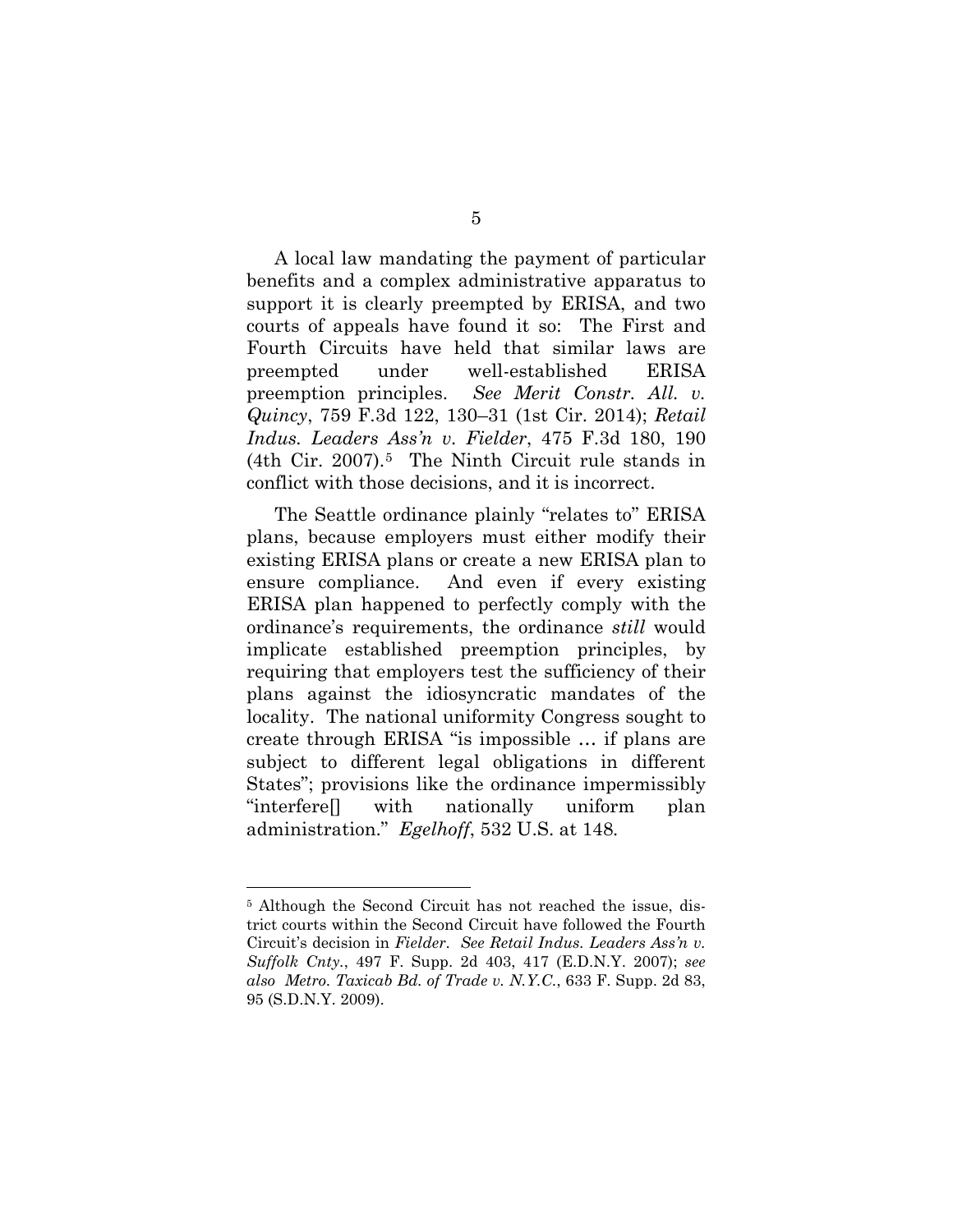The Ninth Circuit's contrary conclusion is irreconcilable with this Court's ERISA preemption precedents. And the faulty decision is based on application of a presumption against preemption that this Court has explained does not apply to statutes, like ERISA, that include an express preemption provision.

If allowed to stand, the Ninth Circuit's ruling would invite significant negative consequences for plan sponsors and administrators and, ultimately, employees and other plan beneficiaries. Already, numerous municipalities within the Ninth Circuit are experimenting with ways to channel employee benefit resources to their own residents, enacting laws with varied minimum benefit rates, timelines, definitions, and recordkeeping requirements. Localities outside the Ninth Circuit have begun to adopt similar rules, with still more expressing interest in doing so. The existence of a circuit conflict creates uncertainty about how the courts of appeals that have not yet squarely decided the issue will rule, placing employers and plan administrators in the difficult position of having to guess at their compliance obligations.

Even within the Ninth Circuit alone, the proliferation of local laws mandating benefit structures is unworkable. Numerous ordinances with varied requirements are already in place, and there is nothing to stop additional municipalities from adopting them. It is beneficiaries who suffer as the burdens of compliance increase and resources are diverted from benefits to skyrocketing administrative costs.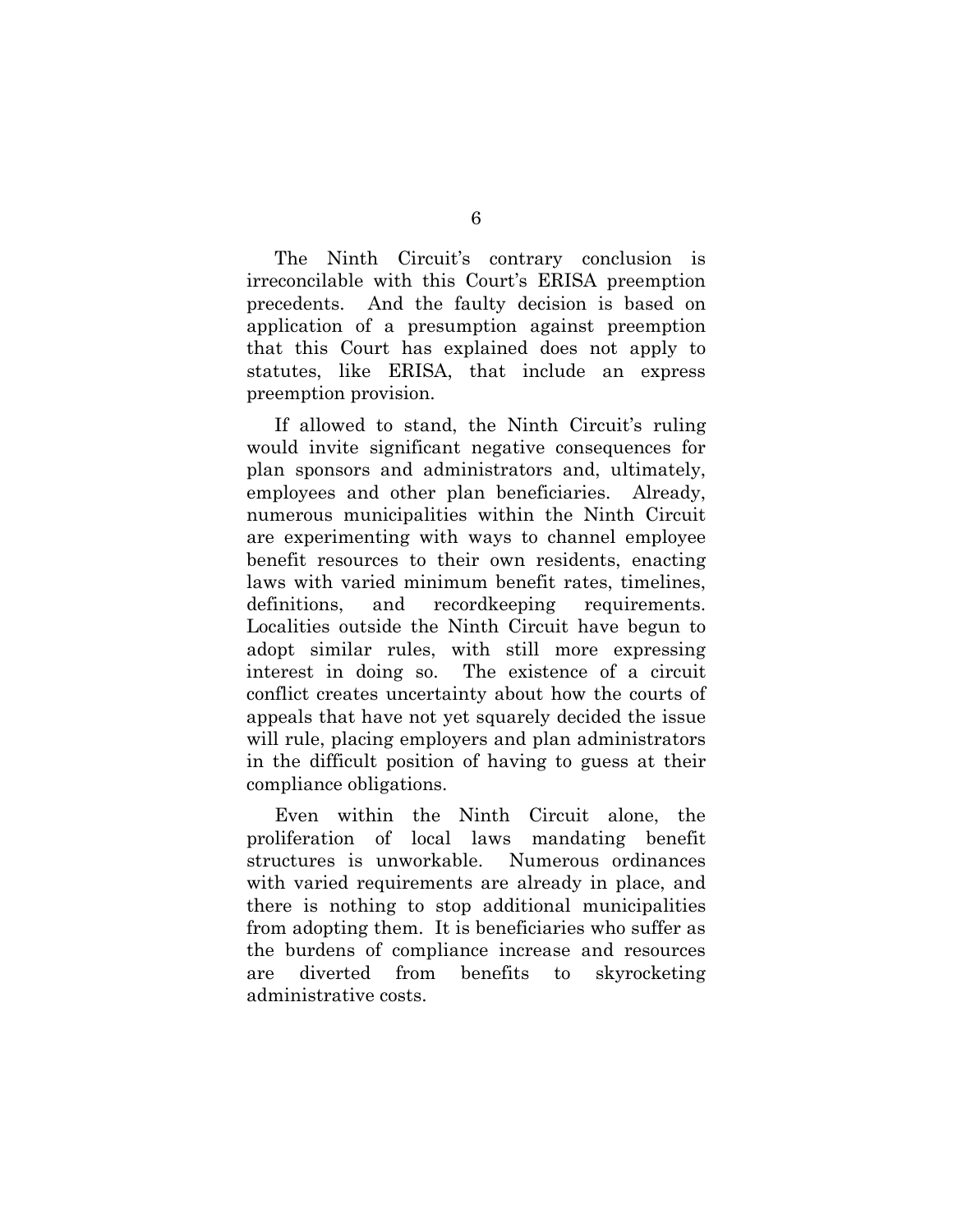The Court should grant the petition to correct the Ninth Circuit's distortion of ERISA preemption principles and ensure that ERISA's preemption provision continues to serve its core purpose of "minimizing the administrative and financial burden of complying with conflicting directives and ensuring that plans do not have to tailor substantive benefits to the particularities of multiple jurisdictions." *Rutledge v. Pharm. Care Mgmt. Ass'n*, 141 S. Ct. 474, 480 (2020) (cleaned up).

#### **ARGUMENT**

### <span id="page-13-1"></span><span id="page-13-0"></span>**I. The Decision Below Departs From Established ERISA Preemption Principles Embodied In This Court's Precedent.**

ERISA does not require employers to provide any specific employee benefits, but leaves them free, "for any reason at any time, to adopt, modify, or terminate welfare plans." *Curtiss–Wright Corp. v. Schoonejongen*, 514 U.S. 73, 78 (1995). Because the provision of benefits is left to individual employers' discretion, Congress recognized in enacting ERISA that a homogenous and predictable regulatory system would be necessary to encourage employers to establish and maintain robust plans.

To achieve that system, Congress included in ERISA an express preemption provision, which states that ERISA preempts "any and all State laws insofar as they may now or hereafter relate to any employee benefit plan." 29 U.S.C.  $\S$  1144(a).<sup>[6](#page-13-2)</sup> The

<span id="page-13-2"></span><sup>6</sup> ERISA defines the term "State" to include subdivisions and agencies of a State and defines "State law" to include "rules,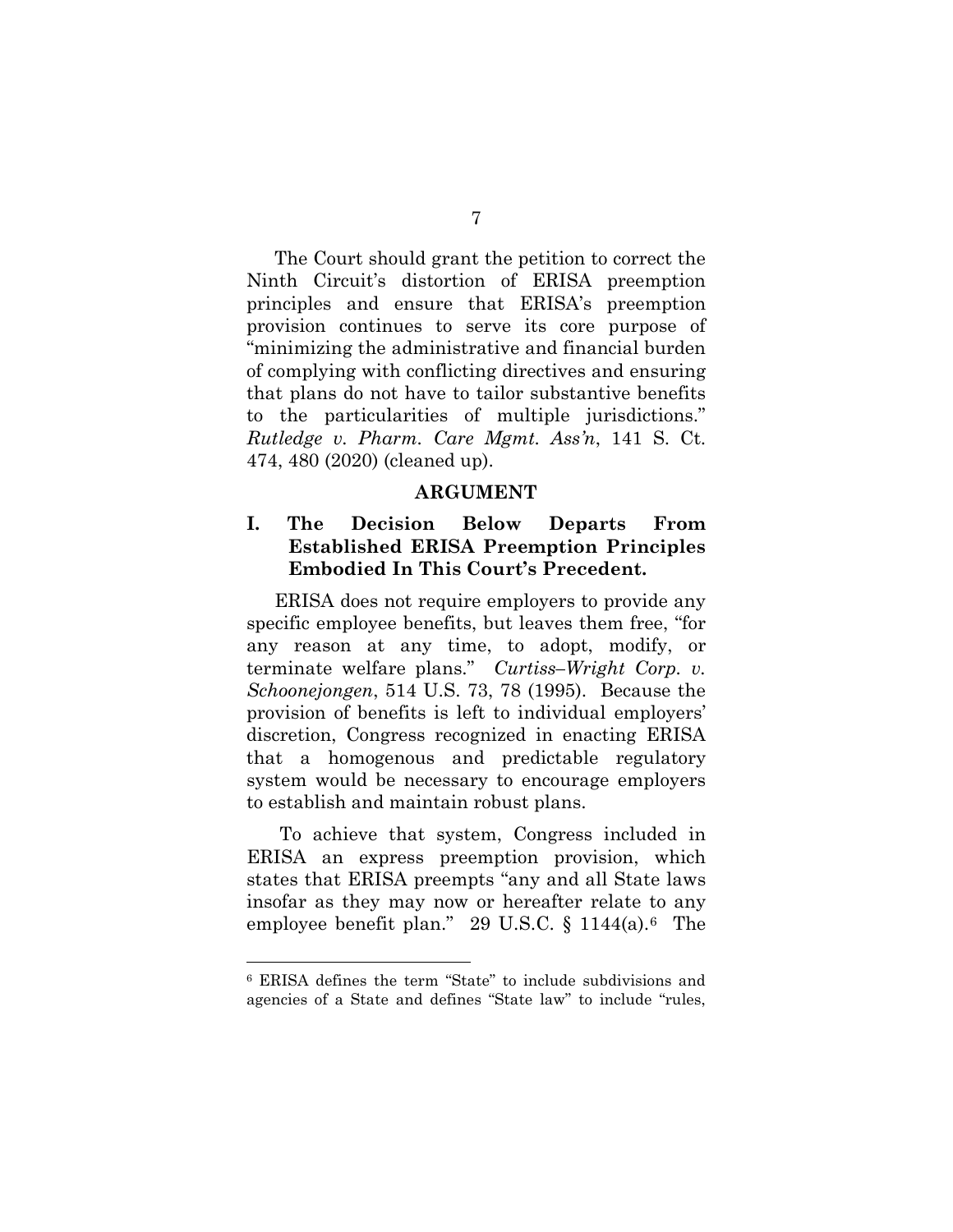language of this preemption provision is "clearly expansive." *N.Y. State Conf. of Blue Cross & Blue Shield Plans v. Travelers Ins. Co.*, 514 U.S. 645, 655 (1995). It "was intended to ensure that plans and plan sponsors would be subject to a uniform body of benefits law," with the goal of "minimiz[ing] the administrative and financial burden of complying with conflicting directives" and thereby avoiding "inefficiencies" that "could work to the detriment of plan beneficiaries." *Ingersoll–Rand Co. v. McClendon*, 498 U.S. 133, 142 (1990).

As this Court has long instructed, a law "relates to" an ERISA plan within the meaning of  $\S 1144(a)$ "'if it has a connection with or reference to such a plan.'" *Egelhoff*, 532 U.S. at 147 (quoting *Shaw v. Delta Air Lines, Inc.*, 463 U.S. 85, 97 (1983)). This formulation provides two independently sufficient paths to preemption: the "connection with" and "reference to" tests. A municipal ordinance requiring the ongoing payment of specified benefits—through a company's ERISA plan or in cash—"relates to" an ERISA plan under both paths, and the Ninth Circuit's contrary holding below is incorrect.

1. Where a state or local law "acts immediately and exclusively upon ERISA plans or where the existence of ERISA plans is essential to the law's operation, that 'reference' will result in preemption." *Gobeille*, 577 U.S. at 319–20 (cleaned up). The Seattle ordinance makes exactly such an

regulations, or other State action having the effect of law." 29 U.S.C. § 1144(c)(1) and (2).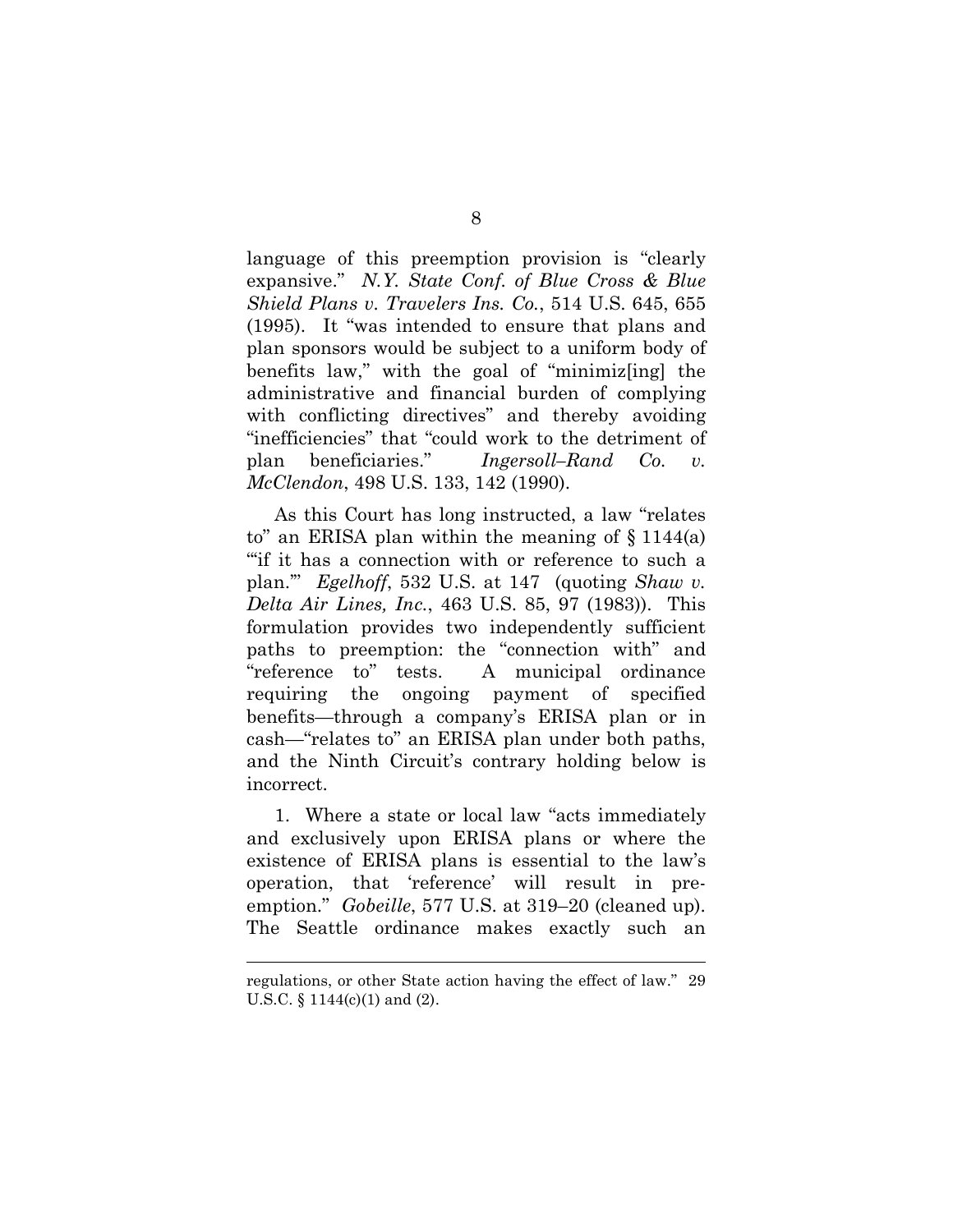impermissible "reference to" ERISA plans, because it requires employers either to modify existing ERISA plans or to create a new ERISA plan to meet its requirements.

Specifically, Seattle offers covered employers three options for complying with the ordinance: they can (1) pay the "additional compensation" required by the ordinance to a third party, such as an insurance carrier, "for the purpose of providing healthcare services to the employee," (2) make sufficient "[a]verage per-capita monthly expenditures for healthcare services" through their existing benefits plans, or (3) pay the additional compensation directly to a qualifying employee. SMC 14.28.060.B. The first two options require an employer to modify its existing ERISA plan, and the third option requires an employer to create a new ERISA plan.

An employer opting for Seattle's third approach paying additional compensation directly to qualifying employees—could implement it only by adopting a detailed and continuing administrative regime, which is the hallmark of an ERISA "plan." The benefits required by the ordinance are periodic in nature (rather than one-off) and calculating them requires application of the ordinance's complex rules. *See* Pet. 30–31 (detailing the complexity of the ordinance's criteria for eligibility, calculation of benefit amounts, and recordkeeping); *cf. Fort Halifax*, 482 U.S. at 11–12 (upholding statute requiring a non-discretionary, one-time severance payment to employees in the event of a plant closing,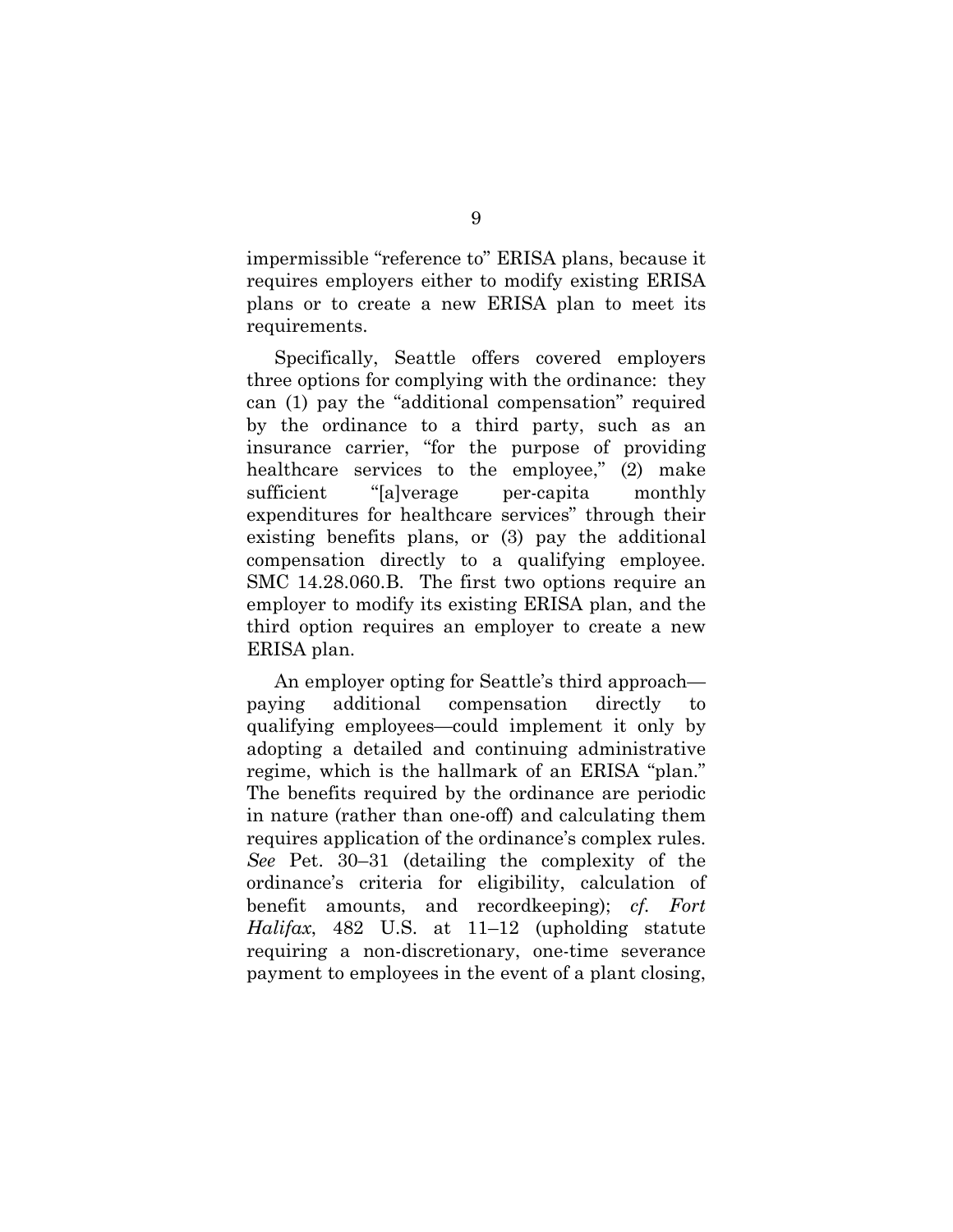which "require[d] no administrative scheme whatsoever to meet the employer's obligation").

The First and Fourth Circuits correctly recognized that the same practical implications of an "or pay" option make it preempted by ERISA. *See Merit Constr. All.*, 759 F.3d at 130 (ordinance would require employer to either "modify [its existing ERISA benefits] program to provide apprentices on Quincy-based projects with special benefits" or "establish and coordinate a separate plan into which such apprentices would be funneled"); *Fielder*, 475 F.3d at 190 ("[A] grant of a benefit that occurs periodically and requires the employer to maintain some ongoing administrative support generally constitutes a 'plan.'"). As this Court has recognized, "whether a State requires an existing plan to pay certain benefits, or whether it requires the establishment of a separate plan where none existed before, the problem is the same." *Fort Halifax*, 482 U.S. at 13.

2. Even aside from the fact that compliance with the "or pay" option requires establishment of an ERISA plan, the Seattle ordinance is also preempted because it has an impermissible "connection with" ERISA plans.

Requirements for recordkeeping, reporting, and disclosure are "fundamental components of ERISA's regulation of plan administration," *Gobeille*, 577 U.S. at 323, into which no locality may intrude. But the ordinance grafts a detailed compliance regime on top of ERISA's nationally uniform requirements. Specifically, covered employers must determine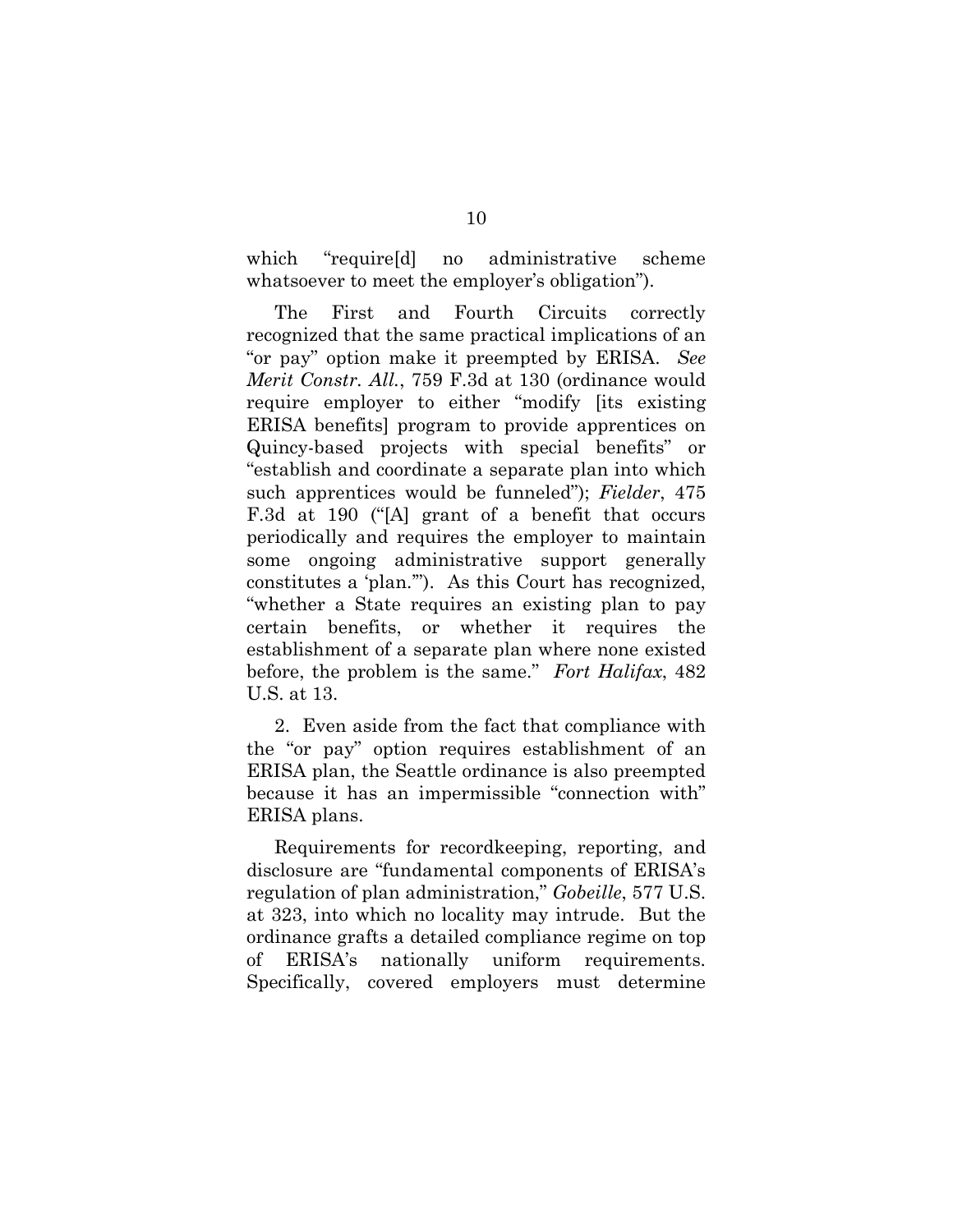which of their employees are covered by the ordinance; calculate the amount of qualifying health expenditures made for each employee under their existing ERISA plans; compare those expenditures to the minimums set by the ordinance (which turn on whether the employee has a qualifying spouse, domestic partner, or other dependents); and make additional payments to employees who did not receive the qualifying minimum expenditures (unless those employees opt out of the program in qualifying circumstances). SMC 14.28.030, SMC 14.28.060. Employers must then keep three years of records detailing "each required healthcare expenditure made each month to or on behalf of each current and former employee," copies of executed waiver forms from otherwise eligible employees, and any "other records that are [determined by the Director of the Office of Labor Standards to be] material and necessary to effectuate [the ordinance]." SMC 14.28.110.

As the Court explained in *Egelhoff*, a state or local requirement "interferes with nationally uniform plan administration" when it requires plans to look beyond the plan document and the procedures used to administer the plan elsewhere to determine what benefits are owed in a particular jurisdiction, and to whom. 532 U.S. at 148. Moreover, beyond the individual impact of any such law, the existence of a scheme permitting states and localities to create and enforce their own benefit rules would require employers to "maintain a familiarity with the laws of all 50 States," including "changes in the interpretations of those statutes by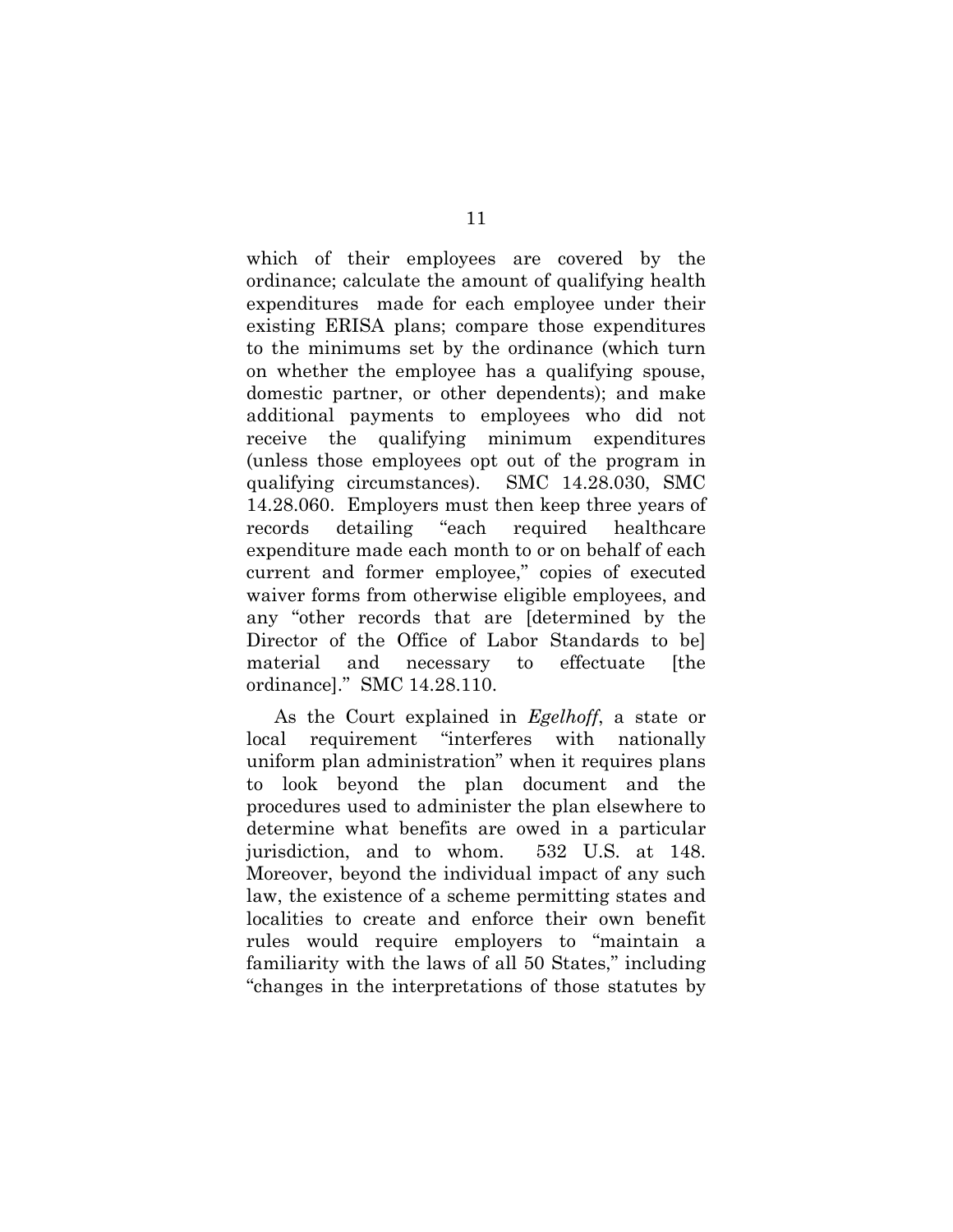state courts." *Id.* at 151. That result is irreconcilable with Congress's "goal of minimizing the administrative and financial burdens on plan administrators" by enabling employers to establish a "set of standard procedures to guide processing of claims and disbursement of benefits." *Id.* at 148–51; *see Merit Constr. All.*, 759 F.3d at 131 (local mandate preempted if it "has the effect of destroying the benefit of uniform administration that is among ERISA's principal goals"); *Fielder*, 475 F.3d at 197 (finding impermissible "connection with" ERISA plans where state scheme required employers to "keep an eye on conflicting state and local minimum spending requirements and adjust [their] healthcare spending accordingly").

3. The Ninth Circuit avoided the otherwise obvious conclusion that ERISA preempts the Seattle ordinance in part by invoking a presumption against preemption. *See* Pet. App. 2. This Court, however, has made clear that no such presumption applies where, as here, the federal statute involved includes an express preemption provision. *See Puerto Rico v. Franklin Cal. Tax-Free Tr.*, 579 U.S. 115, 125 (2016) (citing *Gobeille* in support of this proposition); *see also, e.g.*, *Pharm. Care Mgmt. Ass'n v. Wehbi*, 18 F.4th 956, 967 (8th Cir. 2021) (applying *Franklin* in case involving ERISA's express preemption provision); *Dialysis Newco, Inc. v. Cmty. Health Sys. Grp. Health Plan*, 938 F.3d 246, 258–59 (5th Cir. 2019) (same). Whatever the value of a presumption against preemption where Congress is silent about a federal statute's preemptive reach, where Congress has directly spoken to the issue, "the plain wording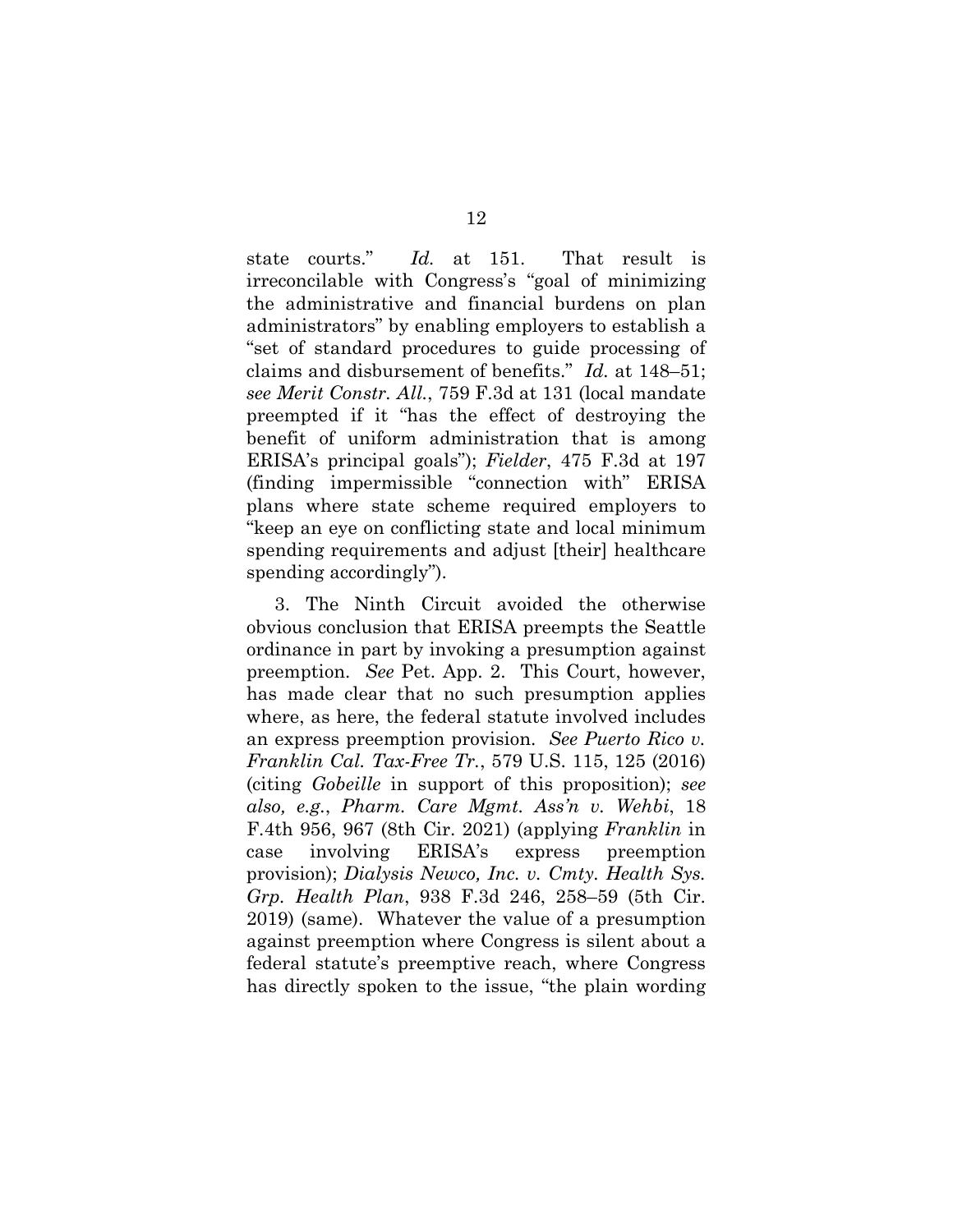of the clause ... necessarily contains the best evidence of Congress' pre-emptive intent." *Franklin*, 579 U.S. at 125 (quoting *U.S. Chamber of Com. v. Whiting*, 563 U.S. 582, 594 (2011)).

Once the presumption is set aside, there is no doubt that local laws that mandate provision of specific benefits to employees within an individual jurisdiction are incompatible with the federal system of employee benefit regulation Congress established in ERISA, as both the First and Fourth Circuits have correctly held. *Merit Constr. All.*, 759 F.3d at 130; *Fielder*, 475 F.3d at 187.

### <span id="page-19-0"></span>**II. The Splintered Regulatory Regime Endorsed By The Ninth Circuit Creates Administrative Burdens And Undermines The Provision of Employee Benefits.**

The consequences of the Ninth Circuit's misguided preemption ruling will extend far beyond Seattle. Many other municipalities within the Ninth Circuit have explored ways to direct employee benefit resources to their own residents. An employer in just the Bay Area, with all of its employees concentrated within a twenty-five-mile radius, has to contend with no fewer than seven separate ordinances defining minimum amounts of employer health expenditures. *See, e.g.*, Berkeley, Cal. Mun. Code Ch. 13.27; Oakland, Cal. Mun. Code Ch. 2.28 (applying city-wide); *id.* Ch. 5.93 (imposing additional benefits requirements on Oakland hotel operators); S.F., Cal. Admin. Code § 14 (applying city-wide); *id.* § 12Q (imposing additional benefits requirements for airport workers); Marin Cnty., Cal.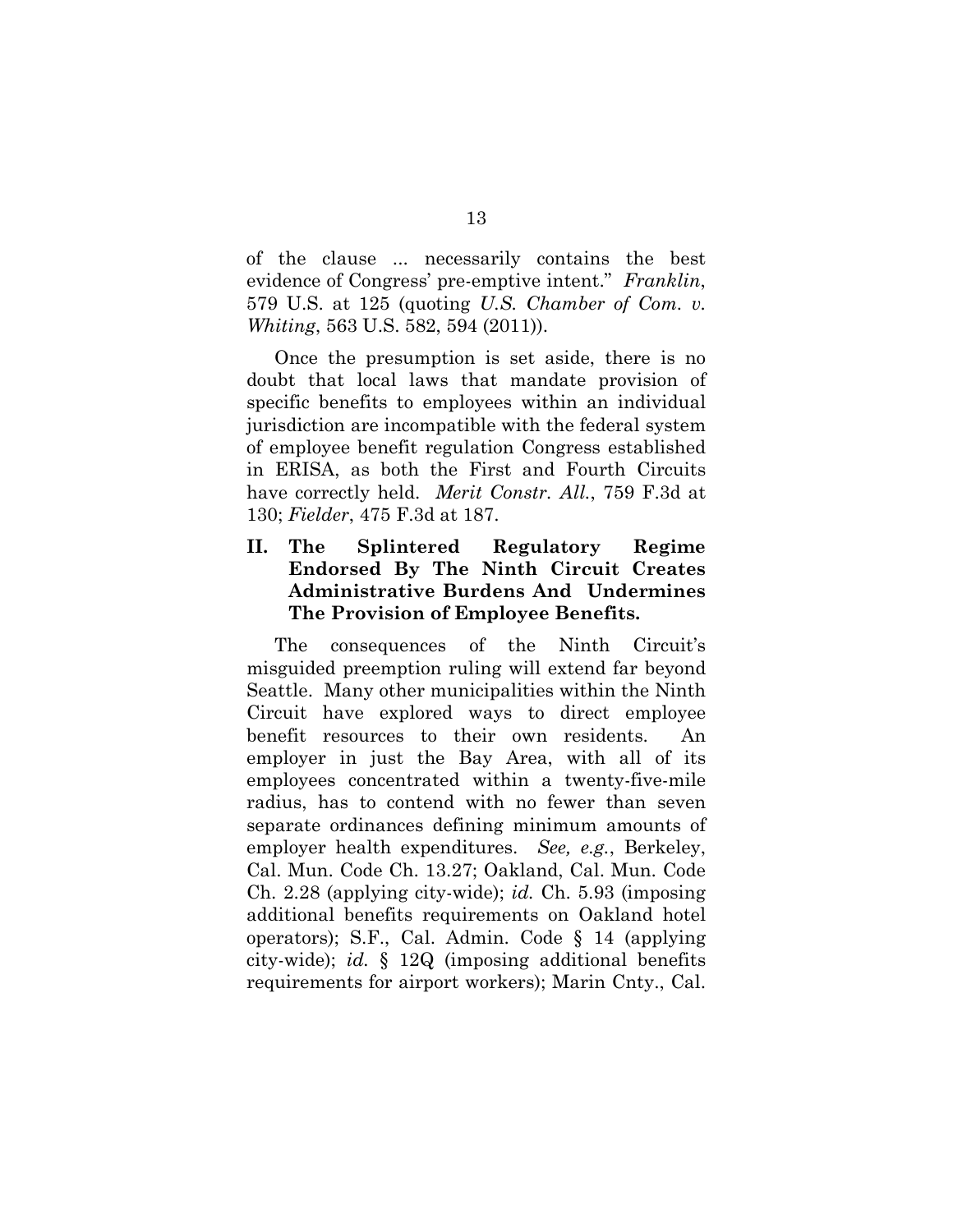Admin. & Pers. Code § 2.50.050; San Leandro, Cal. Mun. Code § 1-6-625; Sonoma, Cal. Mun. Code § 2- 377; Richmond, Cal. Mun. Code Ch. 7.108.040(A)(5). Unsurprisingly, each of these overlapping ordinances has different (and sometimes conflicting) minimum benefit rates,<sup>[7](#page-20-0)</sup> timelines, $\frac{8}{3}$  $\frac{8}{3}$  $\frac{8}{3}$  definitions, $\frac{9}{3}$  $\frac{9}{3}$  $\frac{9}{3}$  and recordkeeping requirements.[10](#page-20-3) A Bay Area employer

<span id="page-20-0"></span><sup>7</sup> *Compare*, *e.g.*, Oakland, Cal. Mun. Code Ch. 2.28.030(C) (requiring healthcare benefit expenditures of at least \$1.25 per hour), *with* Berkeley, Cal. Mun. Code Ch. 13.27.050(A), (D) (providing for annual adjustments to medical benefit reimbursement rate), *and* City of S.F. Office of Labor Standards Enforcement, Health Care Security Ordinance (updated May 4, 2021), https://sfgov.org/olse//health-care-security-ordinancehcso (listing mandatory health expenditure rates from \$2.12 to \$3.18 per hour for 2021).

<span id="page-20-1"></span><sup>8</sup> *Compare, e.g.*, Berkeley, Cal. Mun. Code Ch. 13.27.045(A) (new inflation-adjusted rates to take effect each July 1), *with*  Richmond, Cal. Mun. Code Ch. 7.108.040(a)(4) (new rates to take effect each January 1).

<span id="page-20-2"></span><sup>9</sup> *Compare, e.g.*, Richmond, Cal. Mun. Code Ch. 7.108.030(d) (defining "Employer" to encompass any employer that "employs or exercises control over the wages, hours or working conditions of any employee"), *with* Oakland, Cal. Mun. Code Ch. 2.28.020 (defining "Employer" to include only a person "who is a city financial assistance recipient, contractor, or subcontractor").

<span id="page-20-3"></span><sup>10</sup> *Compare, e.g.*, Berkeley, Cal. Mun. Code Ch. 13.27.045 (requiring employers to retain payroll records, including "the manner in which the Employer made their required healthcare expenditures for each Employee," for four years) *with* S.F., Cal. Mun. Code § 14.3(f) (requiring covered employers to "maintain accurate records of Health Care Expenditures, Required Health Care Expenditures, and proof of such expenditures made each quarter each year," but not setting a particular period for which such records must be retained).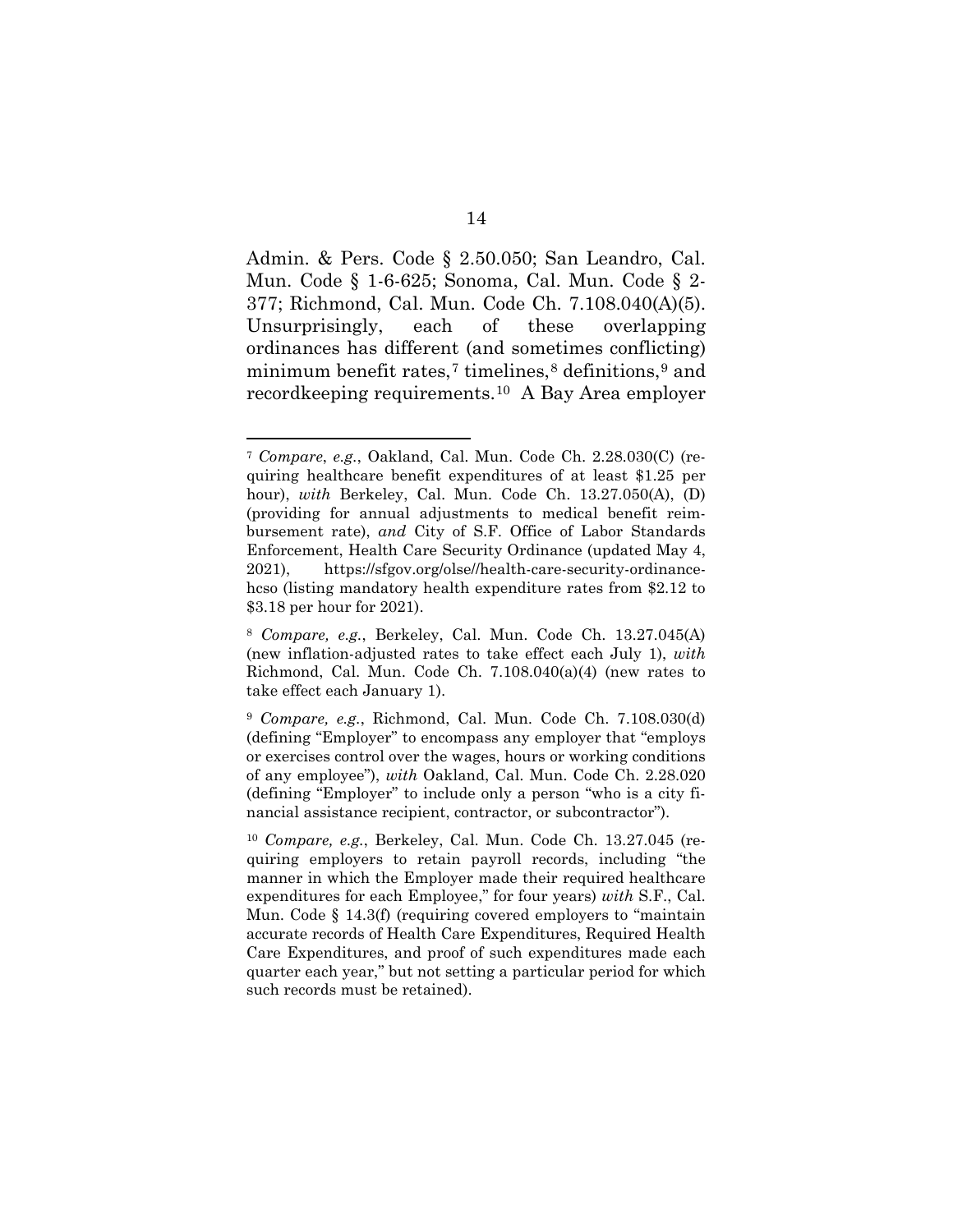with an ERISA plan must test the sufficiency of that plan against the compliance regimes established by each of these jurisdictions.

The Ninth Circuit's outlier position on preemption has undoubtedly contributed to the proliferation of such rules within that circuit. But as the contrary decisions from the First and Fourth Circuits demonstrate, municipalities beyond the Ninth Circuit's reach have also enacted similar measures. *See also, e.g.*, Albuquerque, N.M. Mun. Code § 13-12-3(b); Bernalillo Cnty., N.M. Cnty. Code § 2-220(d). And additional cities around the country, including Chicago, Austin, and St. Paul, have expressed a desire to emulate Seattle's regulation of health benefits at the local level. *See* Br. of *Amici Curiae* S.F. et al. at 28, *ERISA Indus. Comm. v. City of Seattle*, No. 20-35472 (9th Cir. Nov. 4, 2020).<sup>[11](#page-21-0)</sup>

However clear this Court's precedent may seem, the circuit split created by the Ninth Circuit's erroneous interpretation creates uncertainty about the state of the law in circuits that have not yet squarely addressed local efforts to regulate employee benefit plans through "play or pay" laws. And many national employers are left to grapple not only with the proliferation of localized benefits regulations, but also with an inconsistent body of circuit precedent regarding whether such laws escape preemption.

<span id="page-21-0"></span><sup>11</sup> Moreover, as *Merit Construction Alliance* illustrates, localities have not limited their efforts to the provision of health benefits. *See Merit Constr. All.*, 759 F.3d at 131 (holding that ERISA preempts regulation of apprentice training programs, which are included in ERISA's definition of employee welfare benefit plans).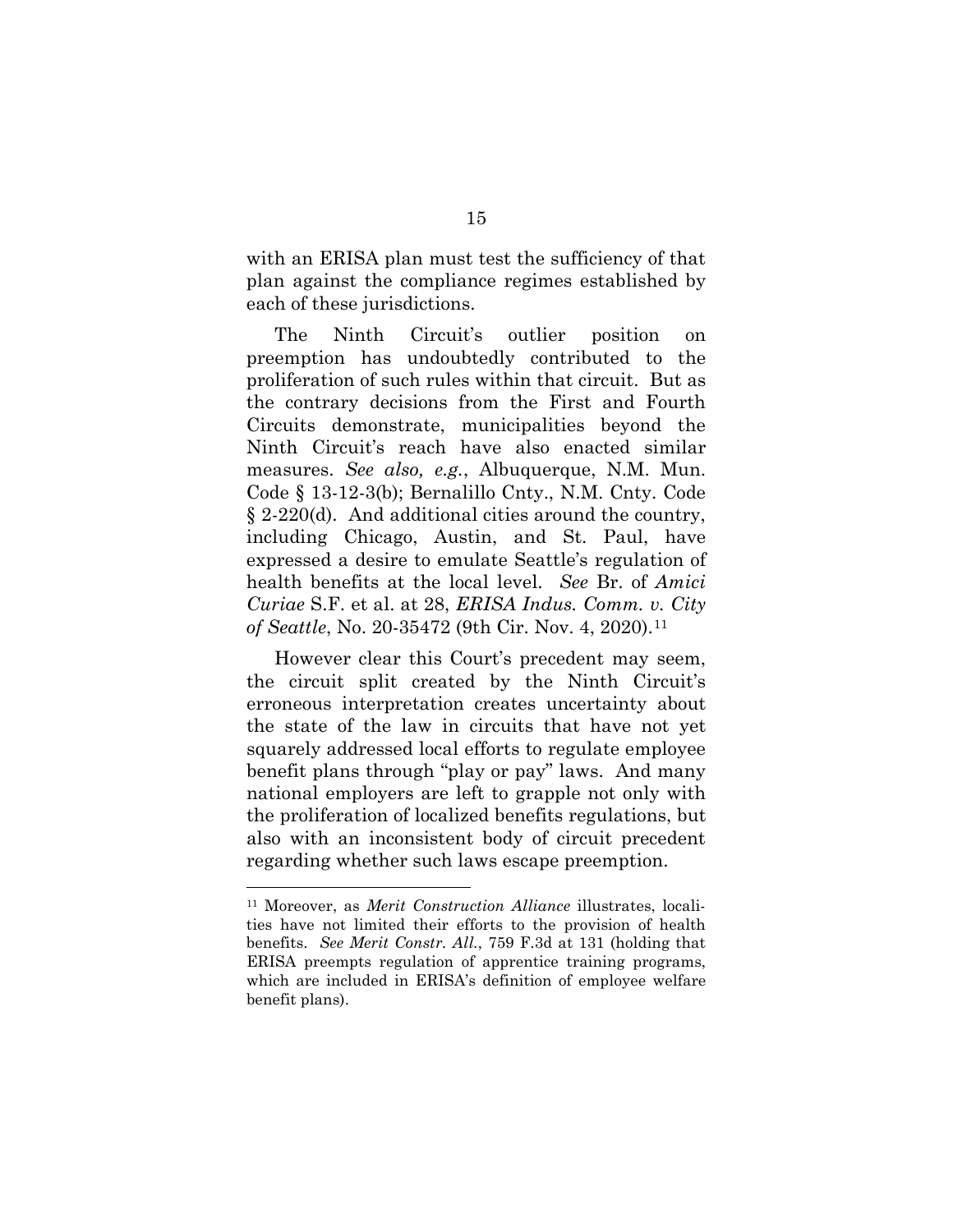Forcing employers to contend with a disparate array of local ordinances mandating specific health benefit amounts and structures would be untenable even if such laws were confined to the Ninth Circuit. There is nothing to prevent every municipality in the Ninth Circuit from adopting its own local ordinance imposing its own idiosyncratic benefits standard and accompanying administrative regime. There are 482 incorporated cities and towns in California alone,  $12$ another  $281$  cities and towns in Washington,<sup>[13](#page-22-1)</sup> and, of course, many more in other states and territories within the Ninth Circuit. Complying with the individual benefits laws of each of those jurisdictions, should they choose to enact them, would be impossible.

The burdens of a fragmented regulatory regime fall most heavily on the large cross-jurisdictional employers that provide healthcare coverage to most American workers with employer-sponsored plans.[14](#page-22-2)

<span id="page-22-0"></span><sup>12</sup> U.S. Census Bureau, *City and Town Population Totals: 2010- 2019, Incorporated Places: 2010-2019 (Cal.)*, https:// www.census.gov/data/tables/time-series/demo/popest/2010stotal-cities-and-towns.html.

<span id="page-22-1"></span><sup>13</sup> U.S. Census Bureau, *City and Town Population Totals: 2010- 2019, Incorporated Places: 2010-2019 (Wash.)*, https:// www.census.gov/data/tables/time-series/demo/popest/2010stotal-cities-and-towns.html.

<span id="page-22-2"></span><sup>14</sup> In the United States, large firms—defined as those with 200 or more employees—provide healthcare coverage to 71 percent of the workers who receive employer-sponsored coverage. Kaiser Family Found., *Employer Health Benefits: 2021 Annual Survey*, at 25 (Nov. 2021), https://files.kff.org/attachment/ Report-Employer-Health-Benefits-2021-Annual-Survey.pdf.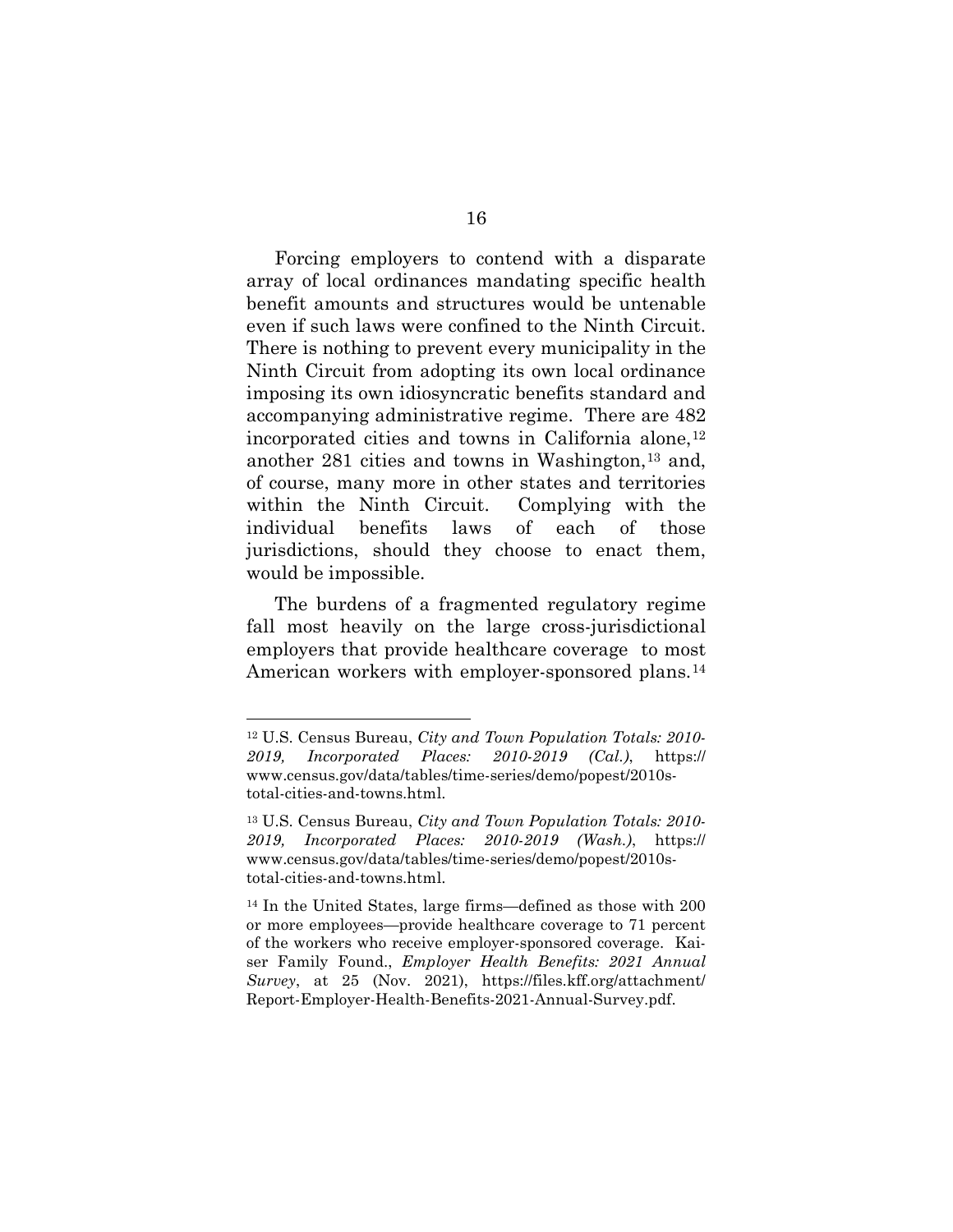Increased administrative complexity inevitably leads to increased administrative costs, which in turn harm beneficiaries. Since employers and employees tend to share the burden of healthcare costs, beneficiaries bear higher administrative costs directly. *See* Katherine Baicker & Amitabh Chandra, *The Labor Market Effects of Rising Health Insurance Premiums*, Nat'l Bureau Econ. Rsch., NBER Working Paper No. 11160, at 17 (Feb. 2005), https://www.nber.org/papers/w11160. Higher healthcare costs also come with harmful secondorder effects. For example, the National Bureau of Economic Research has estimated that a 10 percent increase in premium expenditures reduces the aggregate probability that a worker will be employed by 1.6 percent, causes a 2.3 percent decrease in wages, and lowers the probability that a given employee will be offered employer-sponsored coverage by 3.8 percent. *Id.* at Abstract, 16, 19.

Municipalities like Seattle undoubtedly adopt laws like the ordinance because they believe those provisions will benefit local residents. *See* SMC 14.28.025 (reflecting stated intent to "improve lowwage hotel employees' access, through additional compensation, to high-quality, affordable health coverage for the employees and their spouses or domestic partners, children, and other dependents"); *see also* Br. of *Amici Curiae* S.F. et al. at 1, *ERISA Indus. Comm. v. City of Seattle*, No. 20-35472 (9th Cir. Nov. 4, 2020) ("*Amici* are cities and counties

Nearly all of these large firms (99 percent) offer healthcare coverage to their employees. *Id.* at 44.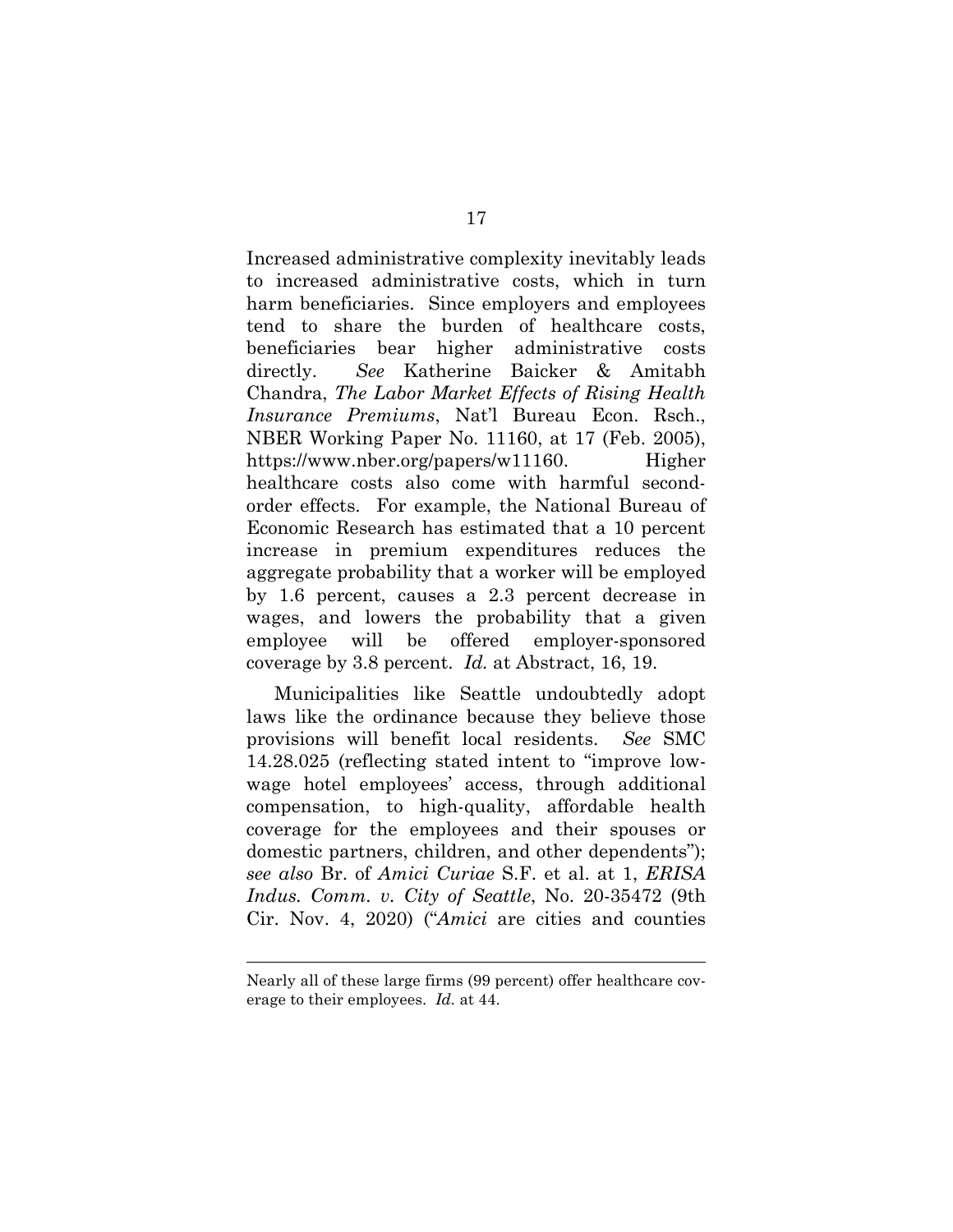committed to ensuring that all of their residents have access to affordable and comprehensive healthcare."). But a system of local beneficence, when aggregated across thousands of overlapping jurisdictions, imposes a regulatory structure where the burdens of compliance will reduce the resources available for employee benefits in all locations. *See Egelhoff*, 532 U.S. at 150.

This problem has a solution, and Congress already enacted it. The Court should use this opportunity to resolve the circuit conflict and ensure that local efforts to regulate employee benefits are not permitted to dismantle the "single uniform national scheme for the administration of ERISA plans" that Congress envisioned. *Gobeille*, 577 U.S. at 326.

#### **CONCLUSION**

<span id="page-24-0"></span>For the foregoing reasons and those stated in the petition, the petition for a writ of certiorari should be granted.